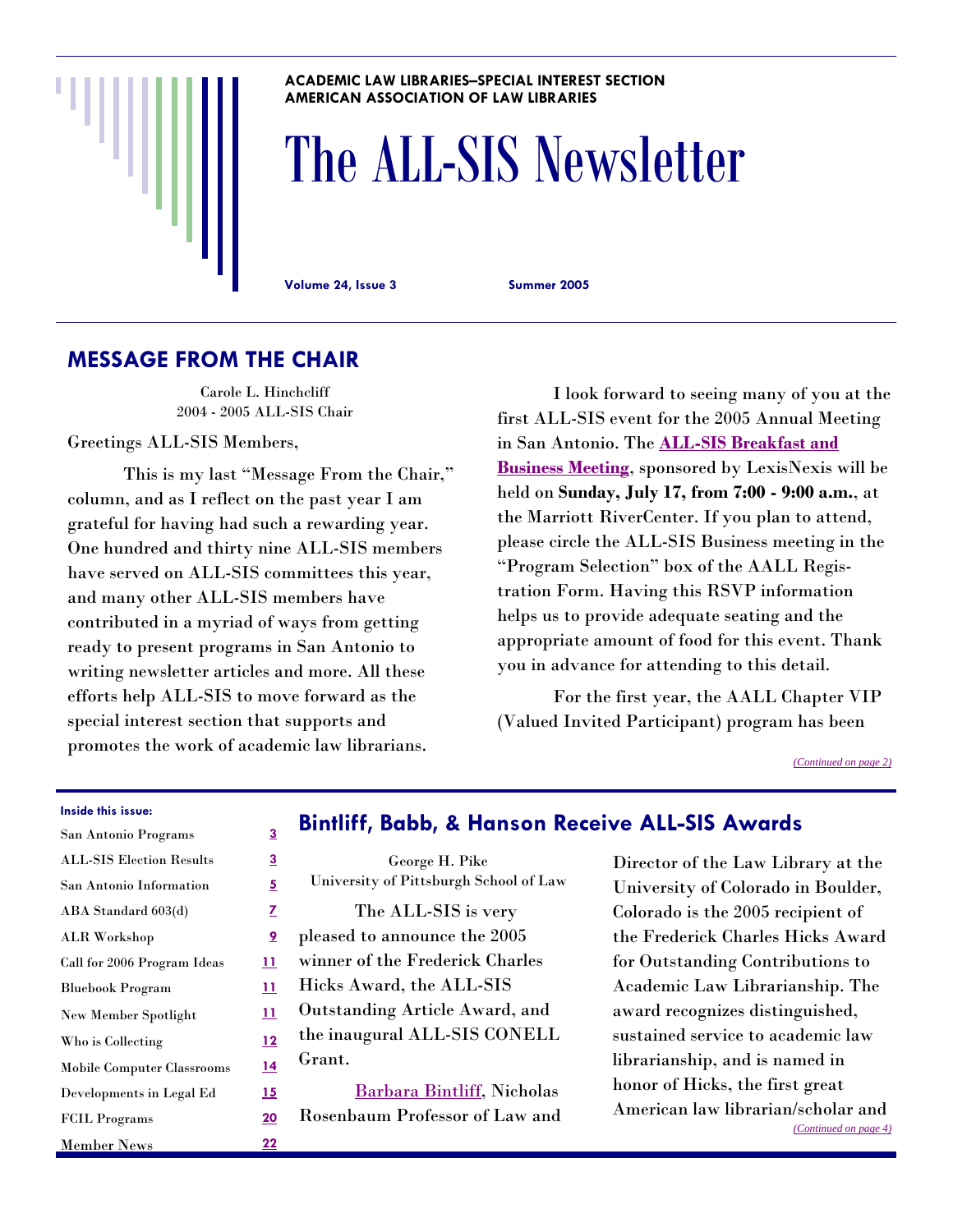# <span id="page-1-0"></span>**Message from the Chair, Cont'd**

extended to cover AALL special interest sections. The Honorable Justice Elizabeth B. Lacy of the Supreme Court of Virginia, who also serves as the Chair of the American Bar Association's Council of Legal Education and Admissions to the Bar, has accepted our invitation to attend the AALL Meeting in San Antonio. Justice Lacy has been a justice on the Supreme Court of Virginia since 1989, and in 2001 was reelected for a second twelve year term. She graduated Cum Laude with a B.A. degree from Saint Mary's College of Notre Dame, Indiana, received a J.D. from the University of Texas School of Law, and her LL.M. from the University of Virginia School of Law. Justice Lacy has been a deputy attorney general in both Texas and Virginia, and was a former judge on the Virginia State Corporation Commission. She serves on the Board of Directors of the American Judicature Society and she is an adjunct professor at the University of Richmond, T.C. Williams School of Law. Justice Lacy will be introduced to the ALL-SIS membership at our Breakfast and Business Meeting. Justice Lacy is looking forward to meeting ALL-SIS members, learning more about the great things that academic law librarians do, and hearing about the challenges we are facing. I know that you will warmly welcome Justice Lacy.



 There are seven terrific programs sponsored by ALL-SIS at the San Antonio Meeting. For more details, see Lee Peoples' [announcement](#page-2-0) in this newsletter. In addition to offering a selection of strong programs, ALL-SIS offers an **Advanced** Legal Research Instructors Workshop on Sunday, July 17, from noon - 1:15 p.m. ALL-SIS will also offer three roundtables. On Sunday, July 17, from 5:30 - 6:30 p.m., ALL-SIS offers the **Continuing Status/Tenure Roundtable** and the **Faculty Services Roundtable**. On Monday, July 18, from 5:20 - 6:15 p.m., the **Relations with Online Vendors Roundtable** will be held, and on Tuesday, July 19, the **Support for Law Journals Roundtable** will be held from noon - 1:00 p.m. CONALL, the Conference of Newer Academic Law Librarians, is another important ALL-SIS event. Please encourage new and intending academic law librarians to attend CONALL on Tuesday, July 19th, from 5:15 - 6:15 p.m. at St. Mary's Law School. CONALL provides an occasion for us to welcome new ALL-SIS members to our special interest section and for mentors and mentees to get together for a program on great tips on how to succeed as an academic law librarian.

 In early June, you will receive an email invitation to the **ALL-SIS Reception and Awards Ceremony**, sponsored by West. This event will be held at St. Mary's Law School from 6:30 p.m. - 9:00 p.m., July 19. The new library director at St. Mary's, Robert Hu, and the staff of the Sarita Kenedy East Law Library are set to welcome you to tour their facility and to enjoy this social event. We will also honor this year's [recipients](#page-0-0) of ALL-SIS Awards.

 ALL-SIS is committed to providing high quality programs and other educational opportunities. If you have ideas for programs,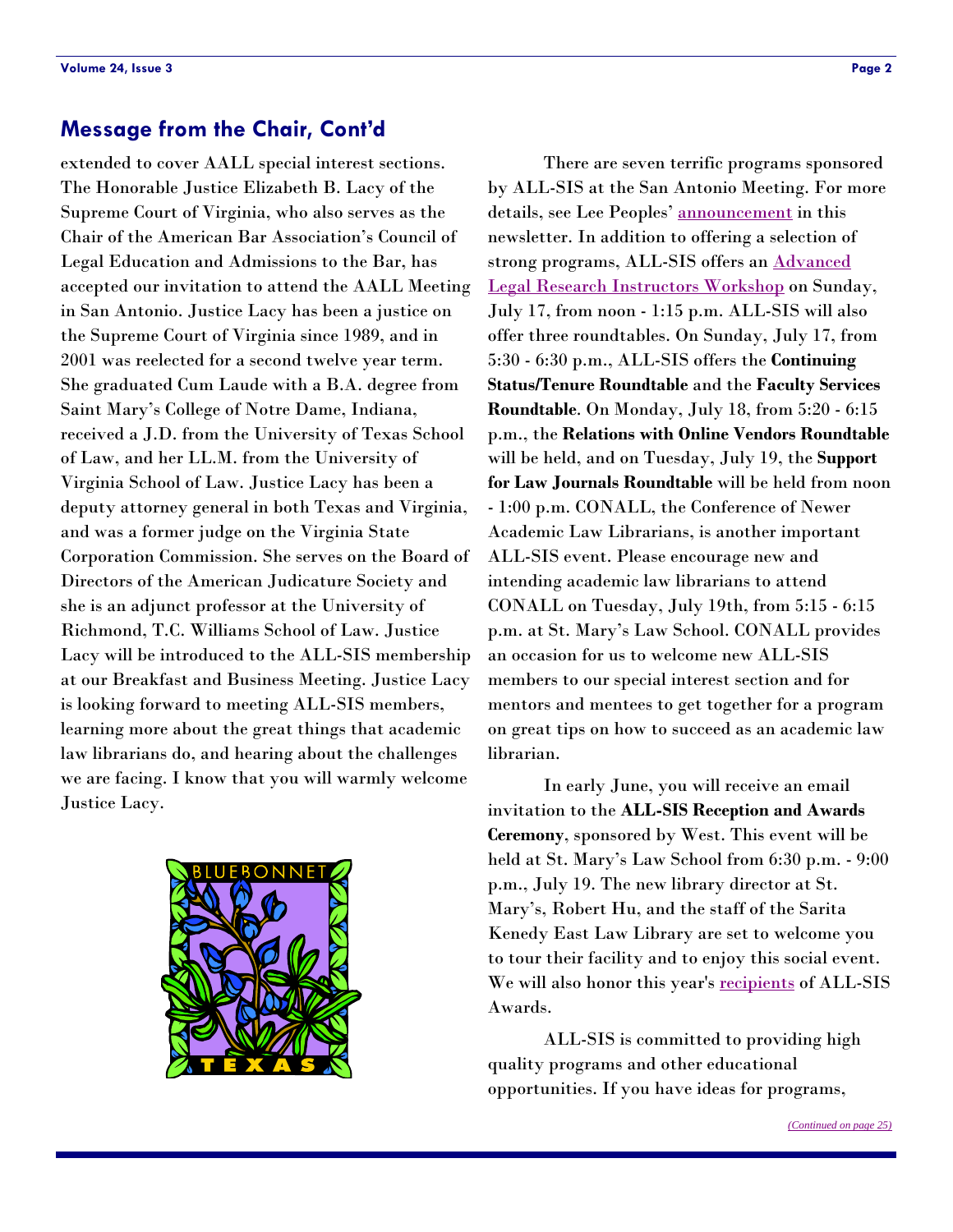# <span id="page-2-0"></span>**ALL-SIS Sponsored Programs at the San Antonio Meeting**

Lee Peoples ALL-SIS Program Committee Chair

ALL-SIS is sponsoring or co-sponsoring a number of interesting educational programs offered at this year's Annual Meeting. These programs include:

- A-1: **Creating & Using Interactive Electronic Legal Research Lessons** (Sunday, July 17th at 10 a.m.). Learn how simple it is to create electronic tutorials that engage your students and improve the learning process.
- D-6: **Publishing Outside the Law Library Box: Opportunities Beyond Law Library Publications** (Monday, July 18th at 9 a.m.). This program will identify non-library markets for publications and share the experiences of librarians who have successfully published "outside the box."
- E-5: **Strength, Problems, Opportunities & Threats (SPOT): Analyzing the Dynamics of a Successful Library Organizatio**n (Monday, July 18th at 4:15 p.m.). Learn to use SPOT to identify and analyze the strengths and weaknesses of your library and your competitors.
- G-2: **Room at the Top: Strategy Tips from the Hiring Squad** (Tuesday, July 19th at 10:15). A panel of seasoned veterans will share tips for positing yourself as an attractive candidate for upper level law library positions.
- G-5: **Mexican Americans and the Law** (Tuesday, July 19th at 10:15). The authors of Mexican Americans and the Law: ¡El Pueblo Unidos Jamás Será Vencido! will discuss the major legal issues facing Mexican Americans today.
- H-6: **What is a Core Collection Anymore** (Tuesday, July 19th at 4:00 p.m.). This

timely program will discuss the concept of a core academic law library collection in light of: shrinking budgets, the transition from print to electronic collections, ABA inspections and ABA standards 605/606.

I-4: **Shrinking Budgets and the Long-term Impact on Library Collections** (Wednesday, July, 20th at 9 a.m.). Discover how cutting print subscriptions in favor of electronic access, cooperative collection building efforts, reliance on ILL, and other factors are changing present and future library collections.

 For complete program descriptions consult the Annual Meeting program in print or online: [www.aallnet.org/events/#](http://www.aallnet.org/events/#). For information on other ALL-SIS events in San Antonio look to the ALL-SIS Web page of Information and Events at: [www.aallnet.org/sis/allsis/annualmeeting/2005/](http://www.aallnet.org/sis/allsis/annualmeeting/2005/index.htm) index.htm.

# **Congratulations to the Winners of the 2005 ALL-SIS Election!**

Susan Lewis-Somers ALL-SIS Secretary-Treasurer

#### **Vice-Chair/Chair-Elect**

Suzanne Thorpe

Associate Director for Faculty, Research, and Instructional Services University of Minnesota Law Library

#### **Executive Board Member**

Carol Bredemeyer Assistant Director for Faculty Services Northern Kentucky University Salmon P. Chase College of Law Library

Continuing 2005 - 2006 officers will be:

• Michael Slinger, Chair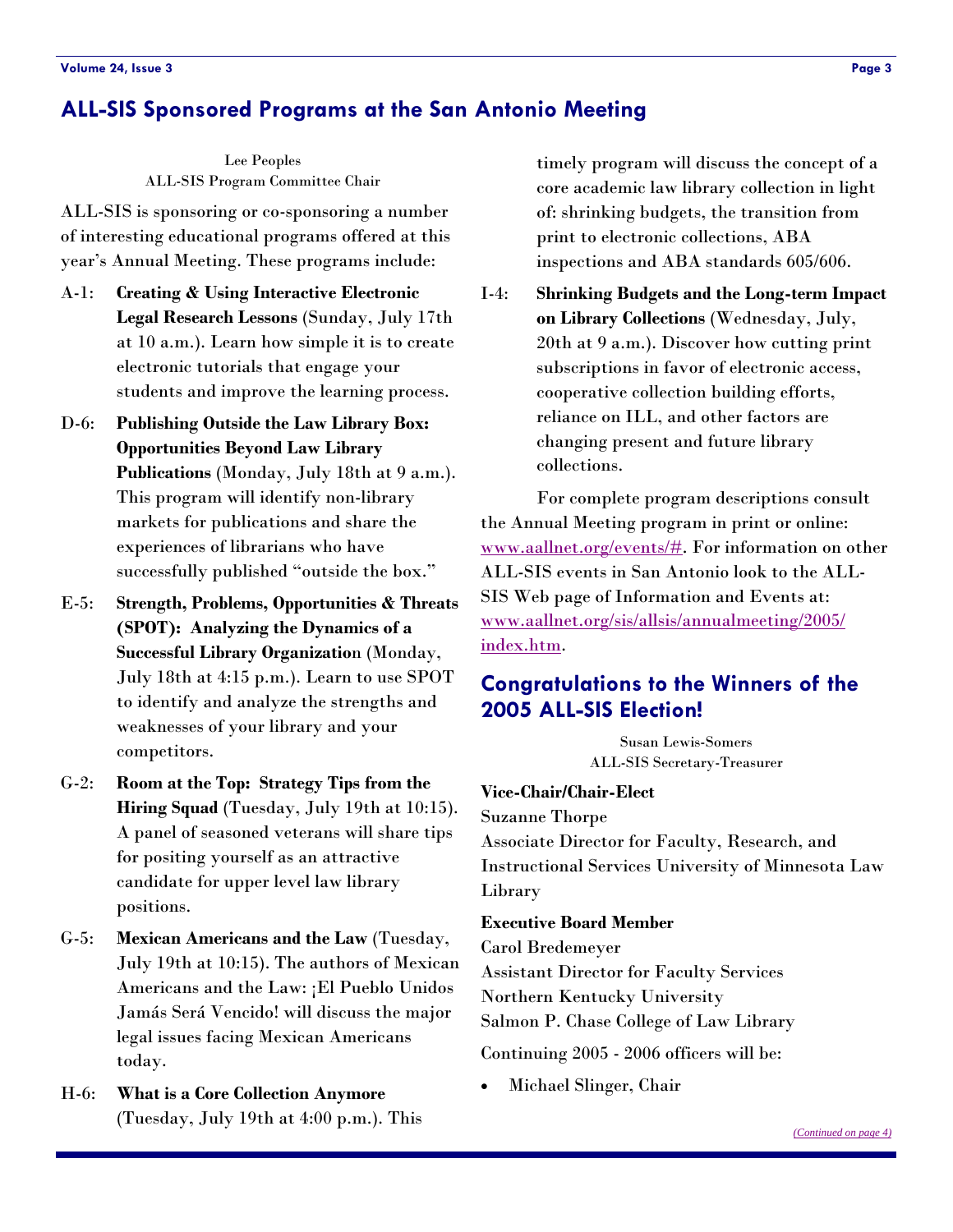# <span id="page-3-0"></span>**ALL-SIS Awards, Cont'd**

the first academic law librarian to serve as president of the American Association of Law Libraries (AALL).

 Prof. Bintliff was nominated by Carol Bredemeyer, Assistant Director for Faculty Services at the Chase College of Law Library, Northern Kentucky University, and by James Duggan, Professor of Law and Director of Information Technology at the Southern Illinois University School of Law Library. In their nominations, Prof. Bintliff was praised as "one of our profession's most outstanding librarian/scholars." In a distinguished career, Prof. Bintliff has been Chair of the ALL-SIS, President of both the Southwestern and Colorado Associations of Law Libraries, and was AALL President in 2001 - 2002. She has published over three dozen articles, book chapters, book reviews and other publications, and has a similar number of professional presentations throughout the nation. Most recently, Prof. Bintliff was elected Chair of the University of Colorado's Faculty Assembly and has been a respected public voice for the Assembly as it confronted two highly public campus controversies. As was noted by Carol Bredemeyer, "(Prof. Bintliff's) reasoned responses have cast a positive light on our profession."

[Nancy M. Babb](http://ublib.buffalo.edu/libraries/units/law/staff/babb.html), Cataloger and Senior Assistant Librarian at the Charles B. Sears Law Library, State University of New York at Buffalo School of Law is the recipient of the 2005 ALL-SIS Outstanding Article Award. The award recognizes section members for contributing to the enhancement of academic law librarianship through publishing. The winning article was judged on the quality of writing, effectiveness of communication technique, and relevance to law librarianship. Ms. Babb's winning article, "Cataloging Spirits and the Spirit of Cataloging" was published in 40(2) Cataloging & Classification Quarterly 89 (2005).

[Joy Hanson](http://www.law.duke.edu/fac/hanson/), Reference Librarian at the Duke University School of Law Library is the inaugural recipient of the ALL-SIS CONELL Grant. This grant program was established in order to provide a newer academic law librarian with the opportunity to attend the AALL Conference of Newer Law Librarians, and benefit from the networking and service opportunities that CONELL provides.

 Ms. Hanson is a 2004 graduate of the Indiana University School of Library & Information Science-Bloomington. Since assuming her job at Duke Law Library in June 2004, Ms. Hanson has already become active in the profession with service on the AALL Citation Formats Committee, the SEAALL Placement Committee and the Duke Libraries' Professional Affairs Committee.

 The 2005 ALL-SIS Awards committee consisted of James Milles (SUNY-Buffalo), Sally Wambold (University of Richmond), and George Pike, Chair (University of Pittsburgh).

#### **2005 ALL-SIS Election, Cont'd**

- Carole Hinchcliff, Immediate Past Chair
- Susan Lewis-Somers, Secretary-Treasurer

 Many thanks to Sally Wise, currently Immediate Past President, who will be leaving the Board after three years of steady leadership.

 Thanks also to this year's Nominations Committee, who selected an excellent slate of candidates for our ballot. They are:

- James Duggan, Chair
- Timothy Coggins
- Margaret Maes Axtmann

Finally, thank you to all of the candidates who ran this year. You were part of a very high-caliber election slate.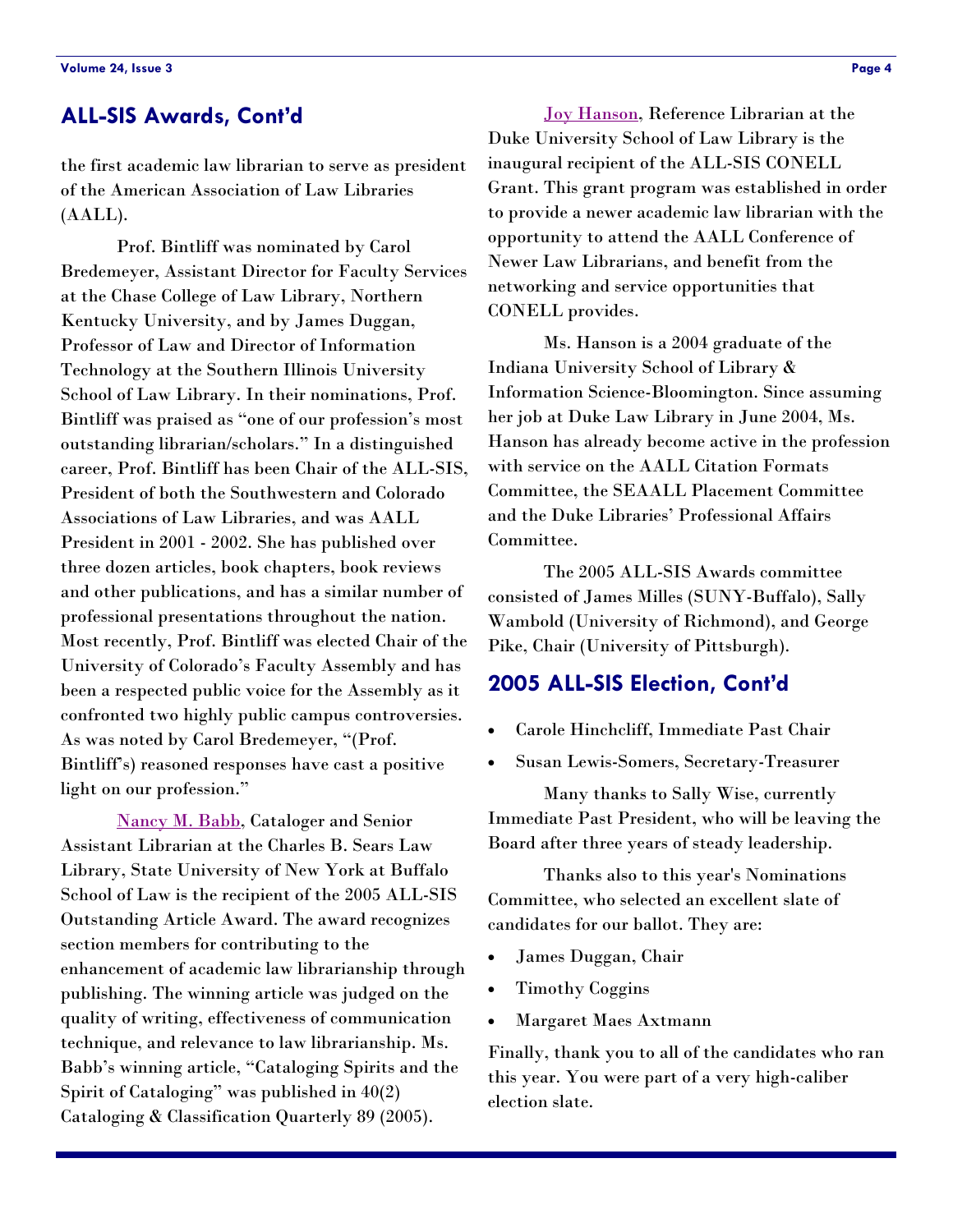# <span id="page-4-0"></span>**ALL-SIS Middle Managers Breakfast**

Amy Osborne University of Kentucky Law Library

 If you are a middle manager in an academic law library we hope to see you at this year's Middle Managers Breakfast. This event will be held on Tuesday, July 19, from 7:00 - 8:45 a.m. at the Marriott Riverwalk. Registration is \$10.00 and must be included with the Annual Meeting Registration by marking the appropriate line on the registration form and by the inclusion of the registration fee.

Our speaker will be **Professor Tracy** [McGaugh of the South Texas College of Law](http://www.stcl.edu/faculty-dir/Tracy_McGaugh.htm). Professor McGaugh's program will be, "The Stranger in the Stacks: How to Negotiate the Generation Gap in the Library." Today we work in libraries where our colleagues are Baby Boomers, Generation Xers, Veterans and Generation Nexters. Professor McGaugh will help us understand how we can keep harmony in the workplace while addressing the disparate views, learning and work styles of these distinct groups. This is a terrific opportunity to enjoy a great breakfast, catch-up with colleagues and become a better manager all at the same time.

 The ALL-SIS would like to thank BNA for their sponsorship of this event. See you in San Antonio!

# **Are You a New Academic Law Librarian? Our Reception in San Antonio Is for You!**

Julia Jaet, Reference/Access Services Librarian Marquette University Law Library

 Please join your colleagues at CONALL - the Conference of Newer Academic Law Librarians. Come and meet your fellow academic law librarians and be introduced to the world of law school librarianship. This year's CONALL event will discuss issues in serving law students and faculty and in promoting scholarship and research within the legal academic community.

- **Who:** Newer academic law librarians and their mentors
- **Where:** St. Mary's University School of Law
- **When:** Tuesday, July 19th, 5:15 p.m. 6:15 p.m.
- **Transportation:** CONALL bus will leave the Marriott Rivercenter, Commerce Street exit, 4:45 p.m.

 Sponsored by the Academic Law Libraries Special Interest Section (ALL-SIS), and generously underwritten by West this year, CONALL continues to provide the newest members of ALL-SIS and their mentors a chance to begin the exciting process of forming new professional relationships. It is conveniently held right before the ALL-SIS Reception and Awards Ceremony.

 The CONALL/Mentoring Committee is looking forward to seeing you in San Antonio! Visit [www.aallnet.org/sis/allsis/](http://aallnet.org/sis/allsis/) to see other programs and events sponsored by ALL-SIS.

## **My 10 Favorite Things About Texas**

Mary Forman, Semi-Native Customer Experience Analyst, USAA

[My great-great-great uncle, Thomas Jefferson](http://www.tsha.utexas.edu/handbook/online/articles/view/CC/fch8.html) Chambers, came to Texas in the 1820s. Chambers County in east Texas is named after him. I, however, am a relative newcomer. Although I've only lived in Texas for 10 years, I have compiled quite a list of things I love about Texas. Here are 10 of them focused almost exclusively on San Antonio - 10 reasons for you to come to AALL in July - and to come back and visit again. As Texas singer/songwriter Gary P. Nunn (famous for the *Austin City Limits* theme song - *London Homesick Blues* aka *Home with the Armadillo*) would say, "You ask me what I like about Texas…. Well, I could tell you, but we'd be here all night long." So I've limited it to 10….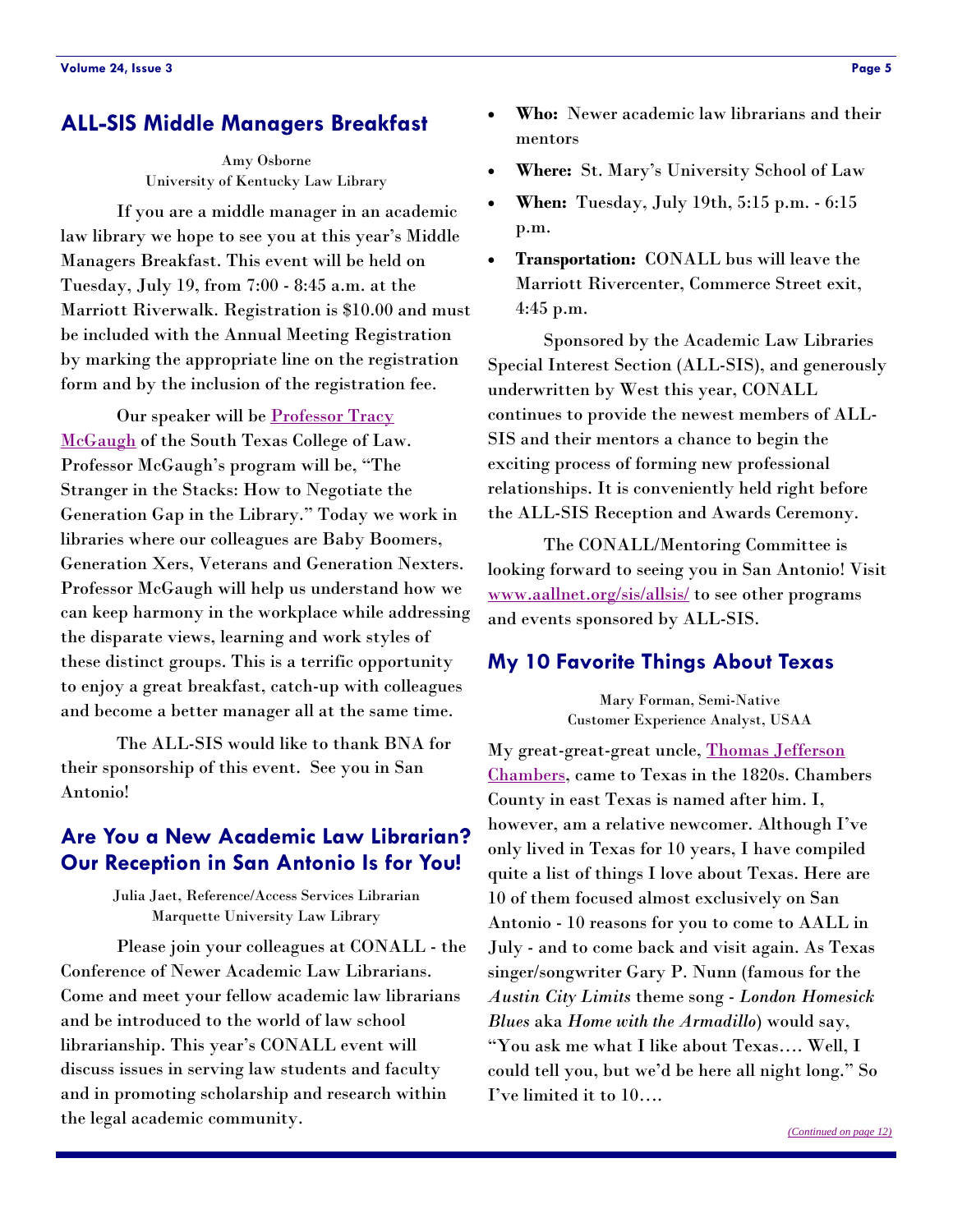# **Going to San Antonio? You Need the Local Advisory Committee Site**

Paula E. Howe ExxonMobil Law Library

 A visit to the Local Advisory Committee (LAC) web page can simplify and enliven your trip to San Antonio for this year's Conference. The page contains "Essential" information plus tips on how to "Enjoy San Antonio." Either go directly to the LAC page [\(www.stcl.edu/aall/local.htm\)](http://www.stcl.edu/aall/local.htm) or click your way there from AALL's homepage (start at [www.aallnet.org](http://www.aallnet.org), click on Annual Meeting, General Information, Local Advisory Committee Page).

 Under "Essentials" are photos of the Conference hotels, a guide to booking a room, and options for transportation from the airport to your hotel. "Enjoy San Antonio" contains guides written by LAC Committee members to help you pack the most fun into your visit. These guides include nightlife, shopping, live music, museums and galleries, bookstores, music stores, libraries, LGBT, fun for families and kids, internet access, excursions, outdoor activities, fitness centers and spas, and places of worship. The guides are available in printer friendly versions so that you can easily bring the ones you want with you.

 The LAC page also contains volunteer forms so you can assist the various committees (don't forget that volunteers get perks), a link to the Dine Arounds, a list of the Local Advisory Committee members in case you need to contact one of them, and the Conference registration form.

# **We Need You! Volunteer in San Antonio!**

David Gay University of Tulsa College of Law

 The Annual Meeting Local Advisory Committee needs volunteers for a variety of activities at the 2005 AALL Annual Meeting in San Antonio! We need volunteers for the registration

desk, the family social hour, and the main events: the opening reception, the association luncheon, and the closing banquet. Scoop stories and write articles for The AALLamo News, the daily conference newspaper. Are you San Antonio savvy? We need help with hospitality and library tours. Or if you plan to be in San Antonio early, help stuff the conference tote bags on Friday, July 15, or visit with attendees' children at the Family Social Hour on Saturday, July 16.

 Volunteers make the conference run smoothly - and they have fun. Be among the first 100 to complete the volunteer form linked below and join us at the "Howl at the Moon" for a conference opening Happy Hour! (Details to follow). But even to non-"howlers," Mucho Gracias for signing up!

 Please complete the volunteer form on the [local arrangements web site: www.stcl.edu/aall/](http://www.stcl.edu/aall/volunteer_form.htm) volunteer\_form.htm or fax, or mail the completed Volunteer Opportunities Registration Form from the preliminary conference program, on page 31, by June 8 to:

> Caren Luckie, Volunteer Co-Chair Jackson Walker, LLP 1401 McKinney, Suite 1900 Houston, TX 77010 Phone: 713.752.4479 Fax: 713.752.4221 Email: [cluckie@jw.com](mailto:cluckie@jw.com)

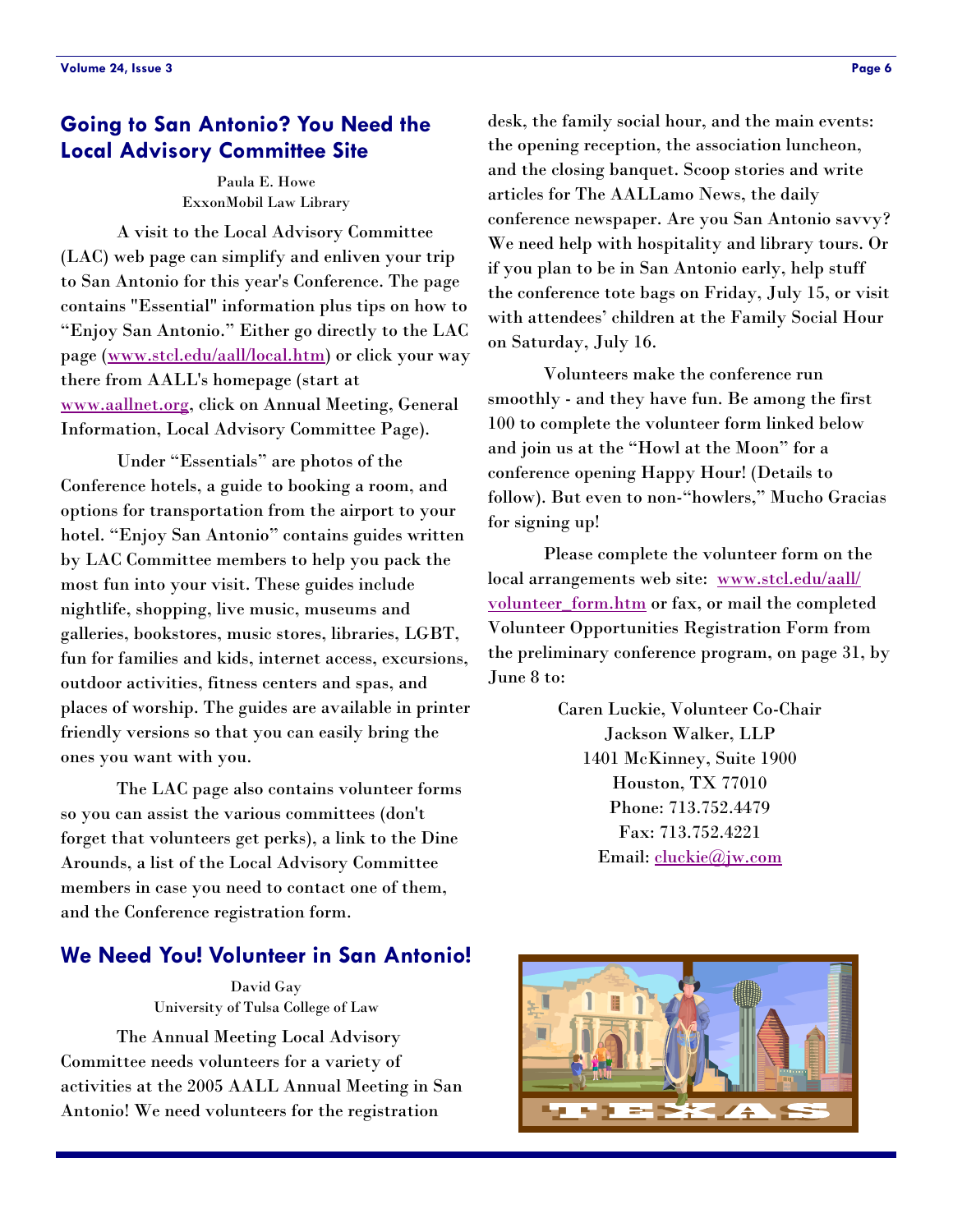# <span id="page-6-0"></span>**Update on Proposed Changes to ABA Standard 603(d): Faculty Status and Tenure for Law Library Directors**

Barbara Bintliff University of Colorado Law Library

 The American Bar Association's Standards [for Approval of Law Schools \(www.abanet.org/](http://www.abanet.org/legaled/standards/standards.html) legaled/standards/standards.html) were first promulgated in 1921 (as the Standards for Legal Education) for the purpose of improving the system of legal education in the United States. The individual standards and their interpretations describe the criteria for accreditation of a law school as established by the ABA, the accrediting agency for law schools. Once it is accredited, the graduates of a law school are qualified to take the bar exam, and therefore to practice law, in any of the 50 states.

 Academic law librarians are most familiar with Chapter 6 of the Standards, "Library and Information Resources." These six standards and their interpretations (together with Standard 702, which deals with the physical facilities of the law library) are the guidelines against which law school libraries are evaluated by the ABA. The library standards and interpretations set out the basic requirements for a law school's library program.

 Standards and interpretations are reviewed periodically by the ABA. Chapter 6 is currently under review. Some non-controversial changes have been proposed to the provisions of Chapter 6, but the most debate has centered on an individual standard and interpretation for which no change has been proposed: Standard 603(d), Director of the Law Library. Standard 603(d) reads: "Except in extraordinary circumstances, a law library director shall hold a law faculty appointment with security of faculty position." Interpretation I-603- 3 states: "The granting of faculty appointment to the director of the law library under this Standard normally is a tenure or tenure-track appointment.

If a director is granted tenure, this tenure is not in the administrative position of director."

 As practicing academic law librarians, we are well aware of the importance of this Standard. Law faculty status puts our directors at the law school's decision-making table in a seat that can't be removed when the deanship changes or administrative priorities shift. Directors with faculty status have a voice and a vote in law school decisions. Faculty status emphasizes the intellectual nature of the library program. It raises the visibility of the library in academic circles, and reflects positively on the entire library staff regardless of their own employment status. It is an important protection for all academic law librarians.

 Several modifications of Standard 603(d) were proposed, all of which would have diminished the protections afforded law library directors by the existing language and also would have reduced the flexibility given law schools in hiring directors. AALL opposed any changes to Standard 603(d). President Tory Trotta conveyed the Association's position via a letter to the Council of the ABA's Section on Legal Education and Admissions to the Bar ("the Council"). I represented AALL at the February meeting of the Council at which the decision was made to leave 603(d) unchanged. At that meeting, the members of the Council were given a statement from AALL, drafted by Penny Hazelton with my assistance. Portions of the statement read:

"The position of Law Library Director is unique in legal education. No other person in the law school so directly affects the learning and intellectual pursuits of all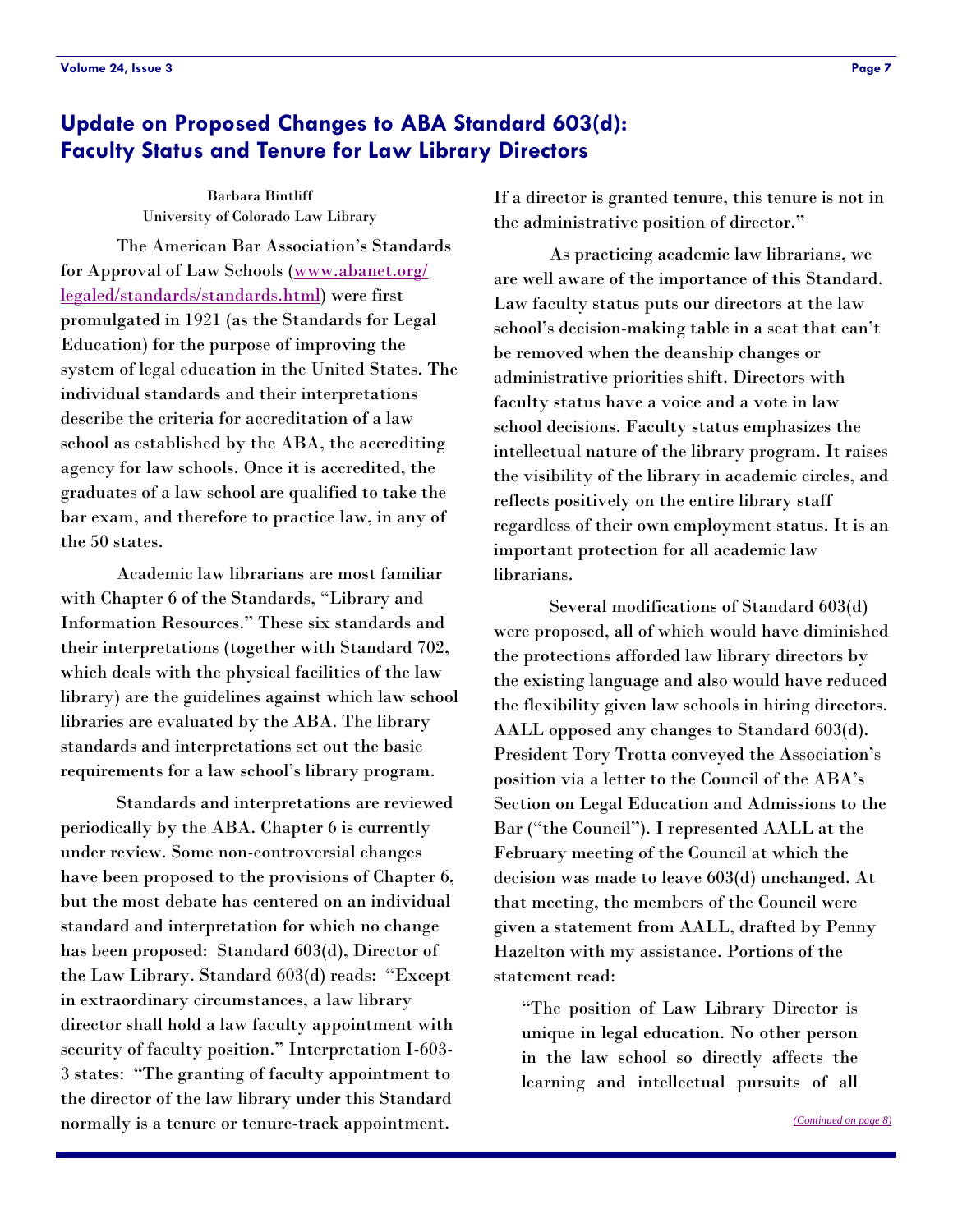# <span id="page-7-0"></span>**Proposed Changes to ABA Standard 603(d), Cont'd**

students and all faculty. The ability of students to learn the language of the law and of faculty to analyze and produce scholarship about the law depends on a law library that is an active and responsive force in the life of the law school. Christopher Columbus Langdell noted in the formative years of legal education that the library is the laboratory of the law. This is still true today."

"Historically, law library directors were selected directly from the existing law faculty. This was not just a matter of convenience, but also demonstrated the very real proposition that a law school, grounded in the principles of faculty governance, needed a knowledgeable faculty member in charge of this key part of its legal education program. Faculty governance is required throughout the ABA Standards on matters most directly related to the academic programs of the law school. For the law library, the Standards' requirements of faculty governance in policy-making and hiring emphasizes the academic nature of the institution itself. A law library director with faculty status ensures this decision-making is fully informed, and makes certain that academic considerations are given highest priority in the process. Despite the many changes in legal education since Langdell, one constant has been the requirement that faculty status for the librarian is essential to ensure that the library can fully realize its role in the intellectual mission of the law school. Faculty status ensures faculty governance.

"To alter the current language of Section 603(d) of the ABA Standards, and make less certain the requirement of faculty status and security for the Law Library Director, means, as a practical matter, that faculty governance of one of the integral pieces of the legal education process - the Law Library - will become a thing of the past. The very nature of libraries, as providers of information, makes them controversial, and therefore particularly vulnerable to changes in the political and social environment. Faculty are the most stable part of any educational institution, and faculty governance recognizes this by entrusting them with the most important academic decisions. Faculty governance contributes to the stability of the law school and its library. This includes the acquisition of information in all its controversial forms, as well as the ability to hire and train outstanding staff, to guarantee continuity for collection and resource development, and to contribute meaningfully to the scholarly and instructional missions of the law school. The ability of a law school and its library to withstand social and political pressures and ensure the strength of its most permanent resource would be seriously compromised if faculty status and security was no longer required for the Law Library Director."

"A law school with a law library administered by a manager without faculty status and security will find it very difficult to fully satisfy its mission with complete intellectual rigor. A director without faculty status and security has no protection when difficult decisions must be made about collections or services, and may well compromise his or her judgment in such *[\(Continued on page 9\)](#page-8-0)*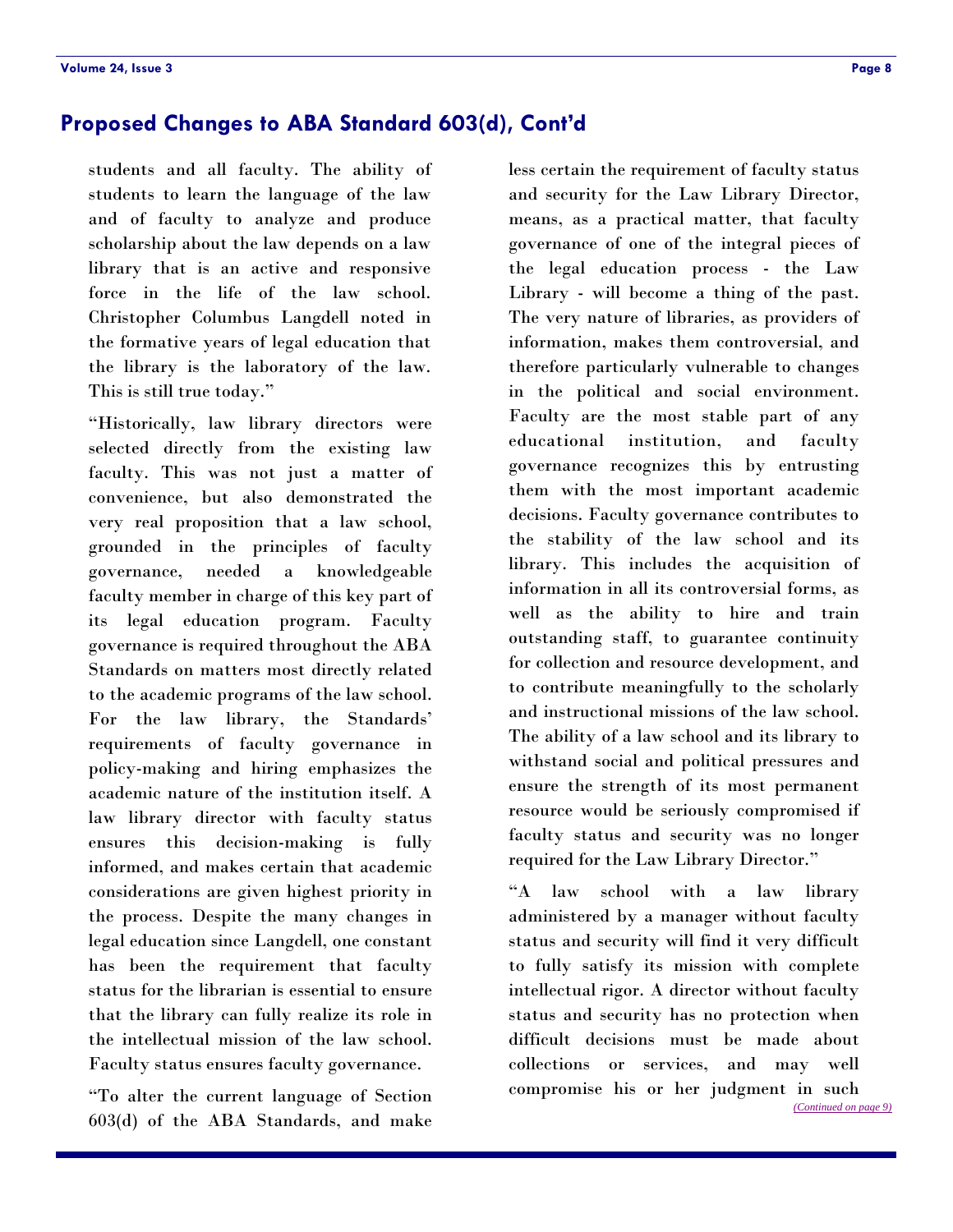# <span id="page-8-0"></span>**Proposed Changes, Cont'd**

matters; he or she is subject to shifting political and administrative trends. A director without faculty status and security cannot fully represent the key intellectual resource of the institution; students, faculty, and the law school itself will suffer the loss. A change in the current ABA Standards for Library Directors will reduce the effectiveness of the library as the "laboratory of the law.""

 AALL's statement was important in the decision-making of the Council members. It was a strong and clear explanation of how the law library, through its director, furthers the mission of the law school, and why faculty status is important in enabling the director to do his or her job. Several members of the Council complimented AALL on the document. The Council voted to send out for comment the proposed changes to Chapter 6, leaving 603(d) unamended.

 In addition to those mentioned above, several AALL members played key roles in helping the ABA Council decide against changing Standard 603(d), including Dan Freehling (member of the ABA Council), Rita Reusch (member of the ABA Standards Review Committee), and Judith Wright, chair of the ABA Library Committee, and the membership of the Committee. Kathie Price, Carol Roehrenbeck, and I drafted a statement on behalf of the AALS Section on Law Libraries; due to AALS policies the statement was not sent to the ABA Council, but it was very helpful to me when I attended the Council's meeting. Other AALL members involved in brainstorming and supporting activities included Claire Germain, Lolly Gasaway, Blair Kauffman, Bob Oakley, Mike Chiorazzi, and Dick Danner.

 Hearings on the Chapter 6 proposals will be held during various meetings over the summer, starting at the American Law Institute meeting in mid-May and culminating at the August ABA Annual Meeting; schedules will be announced soon. It is important that academic law librarians attend these meetings and, if the issue arises, be prepared to speak in support of the current Standard 603(d). Although the Council has not proposed changes, that doesn't mean that suggestions for modifications are foreclosed. The status of library directors is not settled forever by today's debate.

# **ALL-SIS Advanced Legal Research Workshop Coming to San Antonio**

Wendy Scott, H. Douglas Barclay Law Library, Syracuse University College of Law

 If you teach or plan to teach Advanced Legal Research, please join the ALL-SIS Legal Research Committee's Advanced Legal Research Instructors Roundtable in San Antonio on Sunday, July 17, 2005, from 12:00pm - 1:15pm. Last year, we had over seventy participants eager to share their teaching experiences, discuss successes and challenges, and stimulate ideas for future creative and effective collaboration among instructors.

 The format of the informal program will be small group discussions lead by a moderator. To stimulate dialogue, the committee has compiled the following list of talking points for participants' consideration (the list will also be posted to the ALL-SIS web site):

#### **Course Materials & Teaching Methods**

1. Would you be willing to share your research exercises in the Legal Research Sourcebook? Why or Why not?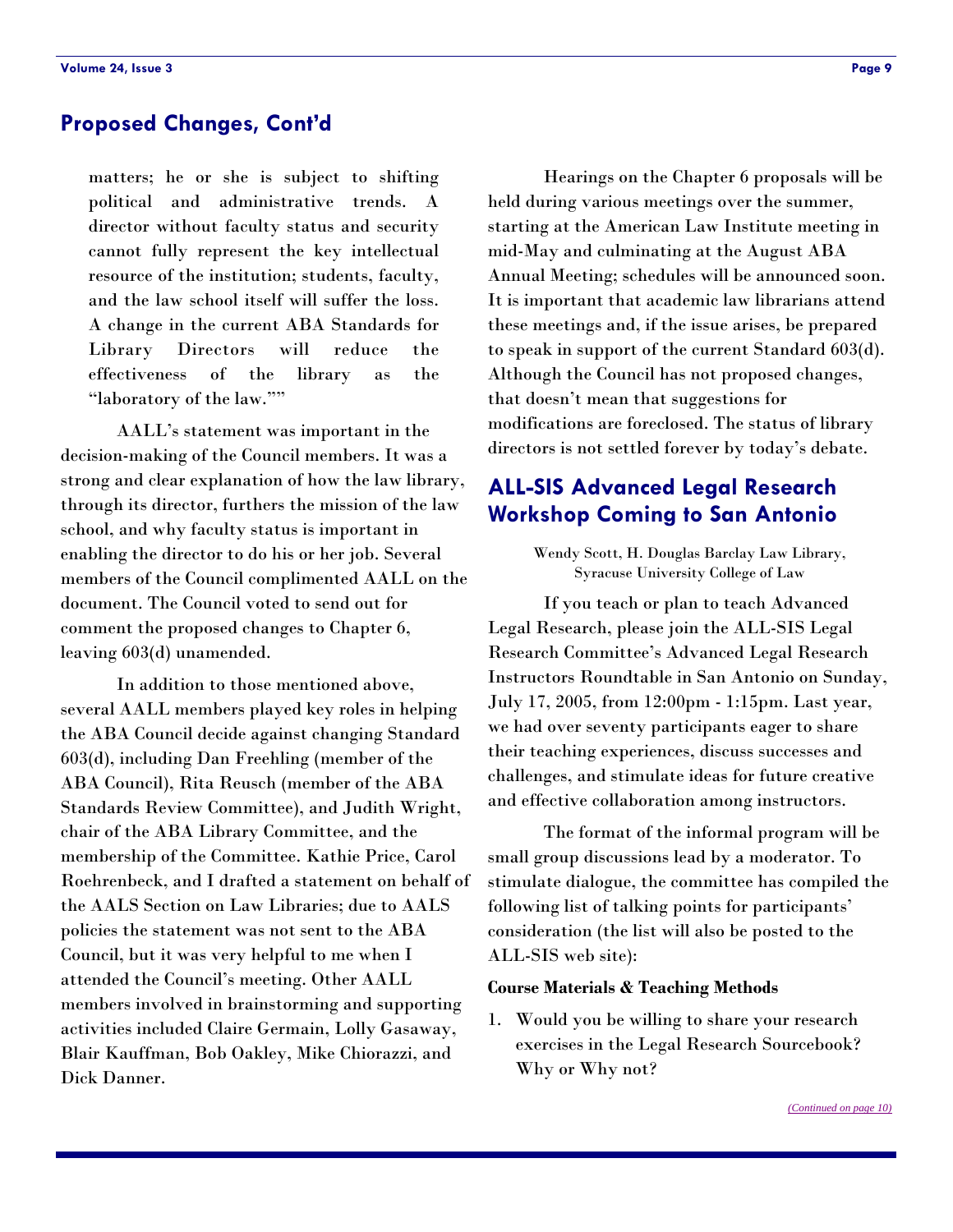# <span id="page-9-0"></span>**ALR Workshop, Cont'd**

- 2. What are some effective ways of teaching small groups legal research without using PowerPoint?
- 3. Do you think that ALR instructors have a good grasp of what types of legal research practicing attorneys will need to perform? If not, how can they improve their understanding?
- 4. Is your course taught by one librarian or by a team of librarians? If taught by a team, how do you divide the duties?
- 5. What approach do you use for drafting class exercises and simulations? Do you use canned exercises or do you draft your own? If you draft your own, is there a particular method you use to come up with the questions?
- 6. Do you use a published textbook? If so, what is your choice of text? Why? If you are not happy with your textbook what would you like to see in a text?

# **Course Content**

- 1. How much time do you spend in your advanced legal research course reviewing material the students should have learned as first years? For those who have to spend a significant amount of time reviewing first-year materials, who teaches your first-years legal research, librarians, writing instructors, or students?
- 2. What are the advantages/disadvantages of teaching topic-specific courses rather than survey courses? If you have taught a 1 credit or 'compressed' advanced legal research course, what has your experience been?
- 3. What role, if any, does non-law or interdisciplinary research instruction play in your advanced legal research course(s)? What approaches have you employed to introduce law students to research in other disciplines?

4. How important is it to include international legal research in advanced legal survey courses if no specific course in international law research is offered?

# **Electronic Research**

- 1. How do you present the online legal research component of your cours(es)? For example, do you integrate print and electronic by topic, or do you separate your discussion by format? Do you discuss Internet research in the context of online research systems? Why/why not?
- 2. Do company vendors do your online training alone or in conjunction with the Librarians? Would you consider asking law firm librarians to participate in the training? What advantages and/or drawbacks have you experienced with your current approach(s)?
- 3. How you incorporated blogs, newsfeeds, or aggregators into your courses? If so, what have you done, and what results have you seen?
- 4. Do you make a point to cover government and other high quality free sites that offer useful sources of electronic legal information?
- 5. What kinds of electronic databases, services, products do you cover other than Lexis or Westlaw?

#### **Evaluation**

- 1. How do you evaluate your students?
- 2. What kind of tests, quizzes, etc. do you require?
- 3. What kind of student work projects do you require?

 The moderator in each group will take notes of the proceedings, which will form the basis of a follow-up report. We hope you will join us for this unique opportunity for peer-to-peer discussion and brainstorming. If you have questions or ideas or would like to help at the Roundtable, please contact me at [wescott@law.syr.edu](mailto:wescott@law.syr.edu) or Jennifer Murray at [MurrayJ@gtlaw.com](mailto:MurrayJ@gtlaw.com).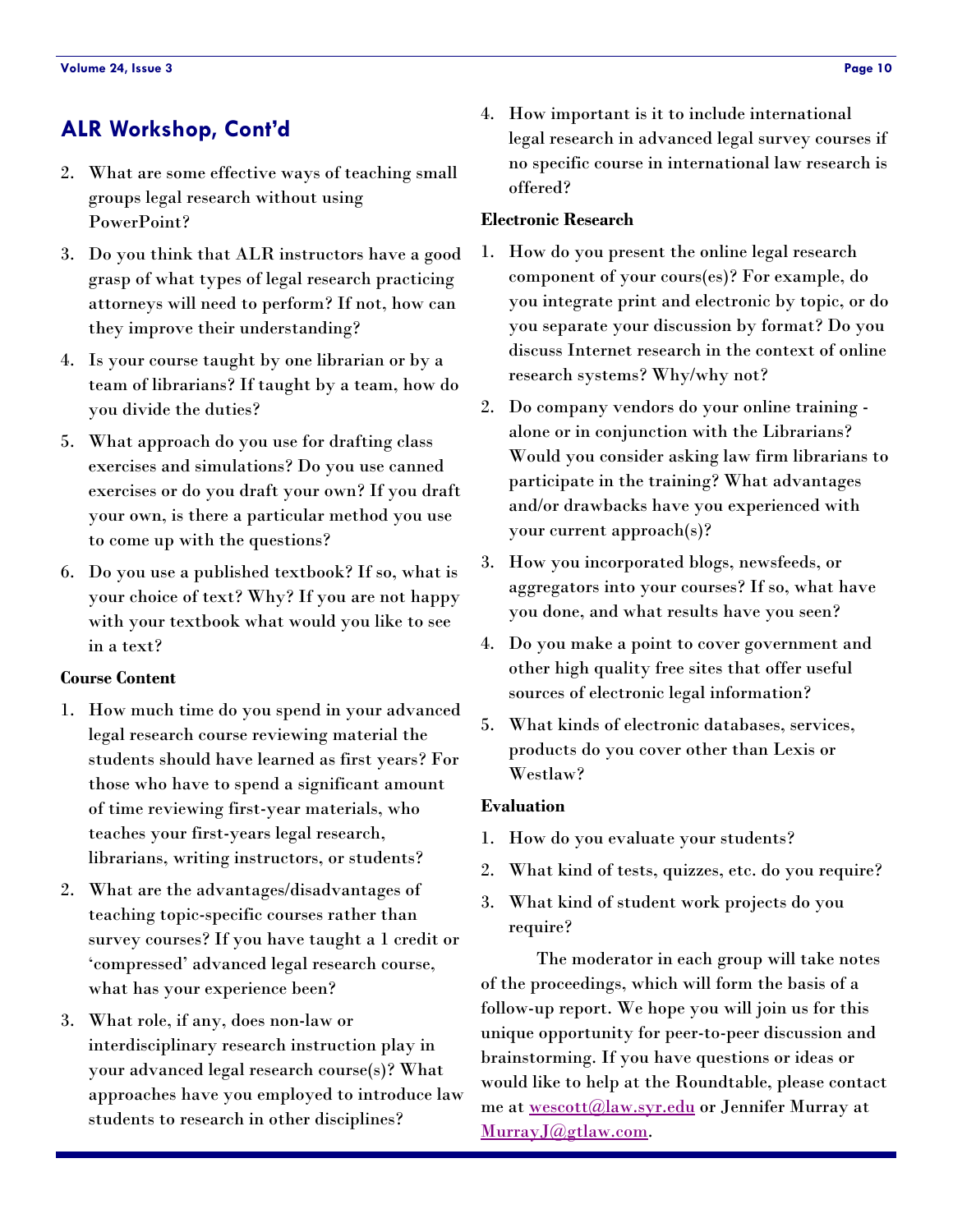#### <span id="page-10-0"></span>**Call for Annual Meeting Program Ideas**

Ajaye Bloomstone (Sub-committee Chair) & Ruth Levor

 Now is the time to start thinking about programming opportunities for the 2006 St. Louis Meeting. As in the past, the deadline for proposing programs and ideas for 2006 will be in August, just following our conference in San Antonio. Because of this small window of time, the ALL-SIS Program Planning Subcommittee would like to encourage all ALL-SIS members to start thinking about programs and plan to attend a brainstorming session on programming ideas at the ALL-SIS Program Committee meeting to be held on Sunday, July 17, from Noon to 1:15 pm.

 The theme for the 2006 meeting in St. Louis is "Pioneering Change," as described in the recent message from incoming AALL President Claire Germain, accessible at: www.aallnet.org/press/ [ftdo\\_claire\\_germain\\_050305.asp. Don't forget t](http://www.aallnet.org/press/ftdo_claire_germain_050305.asp)o check out the information contained in the Program Planner's Handbook for particulars on proposing a [program, accessible at: www.aallnet.org/events/](http://www.aallnet.org/events/ProgramPlannersHandbook.pdf) ProgramPlannersHandbook.pdf.

 We're looking forward to your programming ideas and questions at the meeting on July 17! If you have questions about the process or suggestions for a program in the meantime please contact any of the ALL-SIS Program Committee members:

- Lee F. Peoples (Chair) (405) 208-6030 [lpeoples@okcu.edu](mailto:lpeoples@okcu.edu)
- April L. Schwartz (Vice-Chair) (631) 421-2244 x321 [aschwartz@tourolaw](mailto:aschwartz@tourolaw)
- Mr. Eric W. Young (513)564-7624 [younge@exchange.nku.edu](mailto:younge@exchange.nku.edu)
- Kira Zaporski (312) 915-8515 [kzapors@luc.edu](mailto:kzapors@luc.edu)
- Ajaye Bloomstone (Sub-committee Chair) (225) 578-4044 [llajaye@lsu.edu](mailto:llajaye@lsu.edu)
- Ruth Levor (619) 260-4604 [rlevor@sandiego.edu](mailto:rlevor@sandiego.edu)

#### **Is the New Bluebook New?, 18th Ed.**

Lee Peoples ALL-SIS Program Committee Chair

 The ALL-SIS Program Committee is pleased to present **Is the New Bluebook New?, 18th Ed.**, by [Tracy McGaugh,](http://www.stcl.edu/faculty-dir/Tracy_McGaugh.htm) Assistant Professor of Law at South Texas College of Law. Tuesday, July 19, from Noon - 1:00 p.m., Location TBA. Professor McGaugh has asked that attendees bring their 17th editions for cathartic Bluebook fun.

 Professor McGaugh's areas of expertise include legal writing, trial and appellate advocacy, and legal education. Since 1999, she and co-authors Professor Christine Hurt, Marquette University School of Law, and Professor Kay Holloway, Texas Tech School of Law, have published the Interactive Citation Workbook for both The Bluebook and the ALWD Citation Manual. She frequently lectures on educating the new generation of law students. She is also the featured speaker at this year's Middle Manager's Breakfast.

## **New Member Spotlight**

Victoria Williamson Co-Chair, ALL-SIS Membership Committee

*This is the first of what we hope will be a series of continuing articles on new members of ALL-SIS.* 



Dragomir Cosanici is the Head of Reference at the Ruth Lilly Law Library, Indiana University School of Law in Indianapolis. He holds degrees from Michigan State University (B.A. with honors), the University of Michigan (M.I.L.S.) and the

University of Kansas (J.D.). His work experience includes practicing law in the employment and labor areas, as well as working as a library law *[\(Continued on page 21\)](#page-20-0)*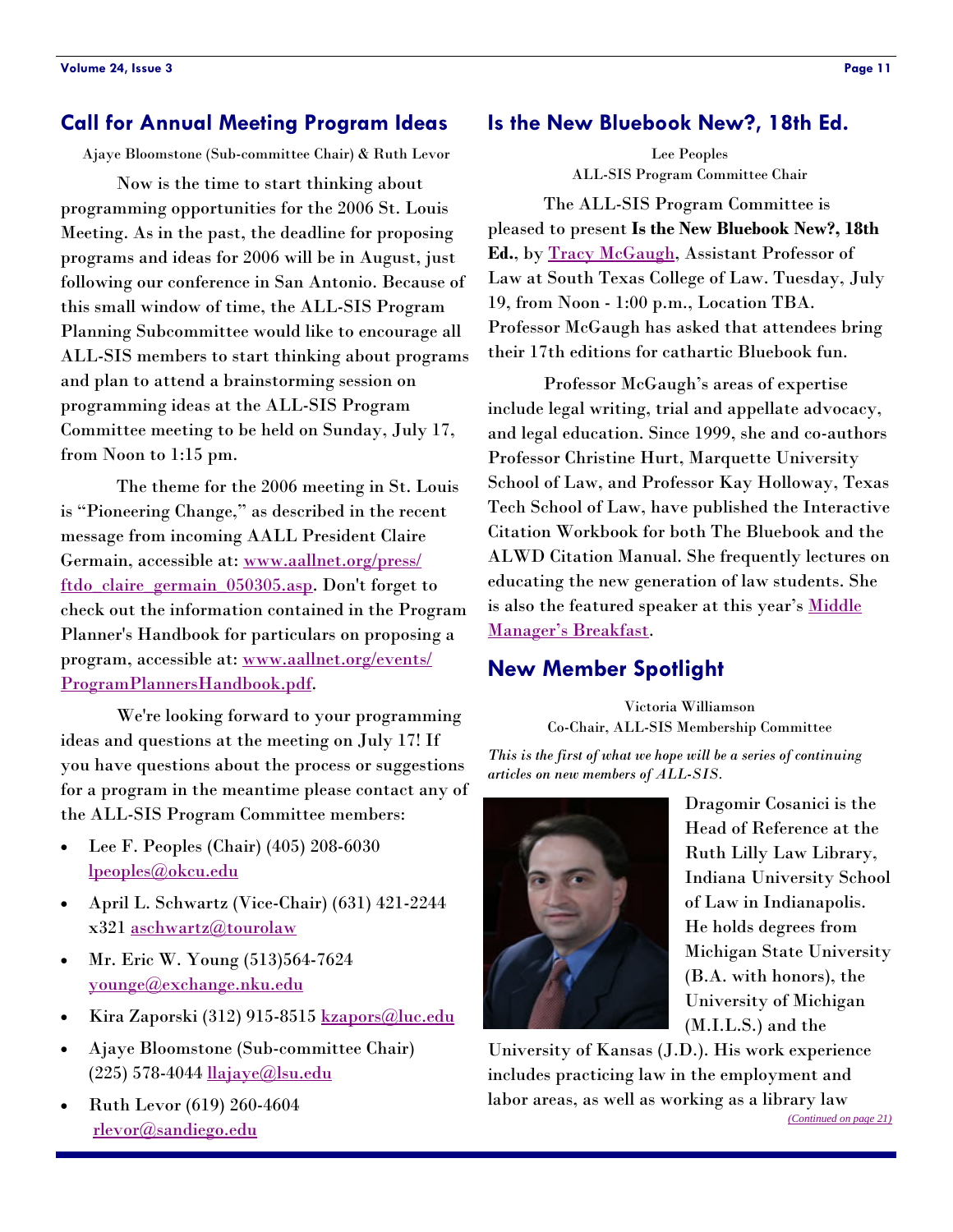- **10. Patio dining** Eating outside good Mexican food - a cold beverage - well, it's a favorite pastime of many. When it's hot, you sit under an umbrella. When it's cold they fire up the heaters. We eat outside all year long.
- **9. Boat cruise on the San Antonio River** Yep, even the locals ride it! It's great fun and you always learn something new.
- **8. [Gruene, Texas, and the Guadalupe River](http://www.touringtexas.com/gruene/)** Great shopping (and I don't even like shopping!), lunch at the Gristmill Restaurant, and a stop at Gruene Hall (Texas' oldest dance hall) to listen to whoever's playing, or tubing down the Guadalupe River, taking out at Gruene and then doing the above. Old or young, it's a fun way to spend the day!
- **7. Walking through the [King William District](http://www.accd.edu/sac/english/mcquien/htmlfils/kingwill.htm)** and having breakfast (preferably on the patio) at the [Guenther House.](http://www.guentherhouse.com/)
- **6. Music, music, music**  Country, symphony, you name it, we've got it - and I love it all.
- **5. [Steak Night in Waring, Texas](http://www.steaknite.com/)** Wednesday night is steak night at the country store in Waring, Texas. Come back sometime and experience it!
- **4. [The Majestic Theatre](http://www.majesticempire.com/)** Arguably the most beautiful theatre in Texas (maybe the world?).
- **3. Visiting any [Texas State Park](http://www.tpwd.state.tx.us/park/)** Three of my nearby favorites include Garner, Lost Maples, and Enchanted Rock.
- **2. [Wildflowers](http://www.tpwd.state.tx.us/park/wildflower/)** They start in March with bluebonnets, but they continue on throughout the spring, summer, and fall. Lady Bird Johnson was on to something….
- **1. [The people](http://www.texancultures.utsa.edu/public/)** They come in all shapes, sizes, colors, cultures, and personal beliefs, but

<span id="page-11-0"></span>**My 10 Favorite Things, Cont'd** despite their differences, there is something that draws them together - something my buddy, Gary P. Nunn, calls "the spirit of the people who share this land."

**Welcome to Texas!** 



# **Who Is Collecting?**

Connie Lenz, Associate Director for Collection Development University of Minnesota Law Library

 In recent years, much has been written about what law libraries are collecting or, oftentimes, what we are not collecting given budget constraints. Surprisingly little, however, has been written about law libraries' organizational structures for collection development. Over the past year, the ALL-SIS Collection Development Committee conducted a preliminary survey to begin studying these organizational structures.\* Each academic law library was contacted with a brief questionnaire asking about the role that various positions within the library play in terms of collection development. The questionnaire was very open-ended and encouraged respondents to share any information regarding the way in which collection development takes place in their library. In addition to providing some interesting data, the questionnaire helped the researchers to identify areas that require further investigation.

 130 academic law libraries responded to the questionnaire. The numbers reported below include some overlap when libraries reported that positions involved dual responsibilities. Most responses focused on selection and did not provide much information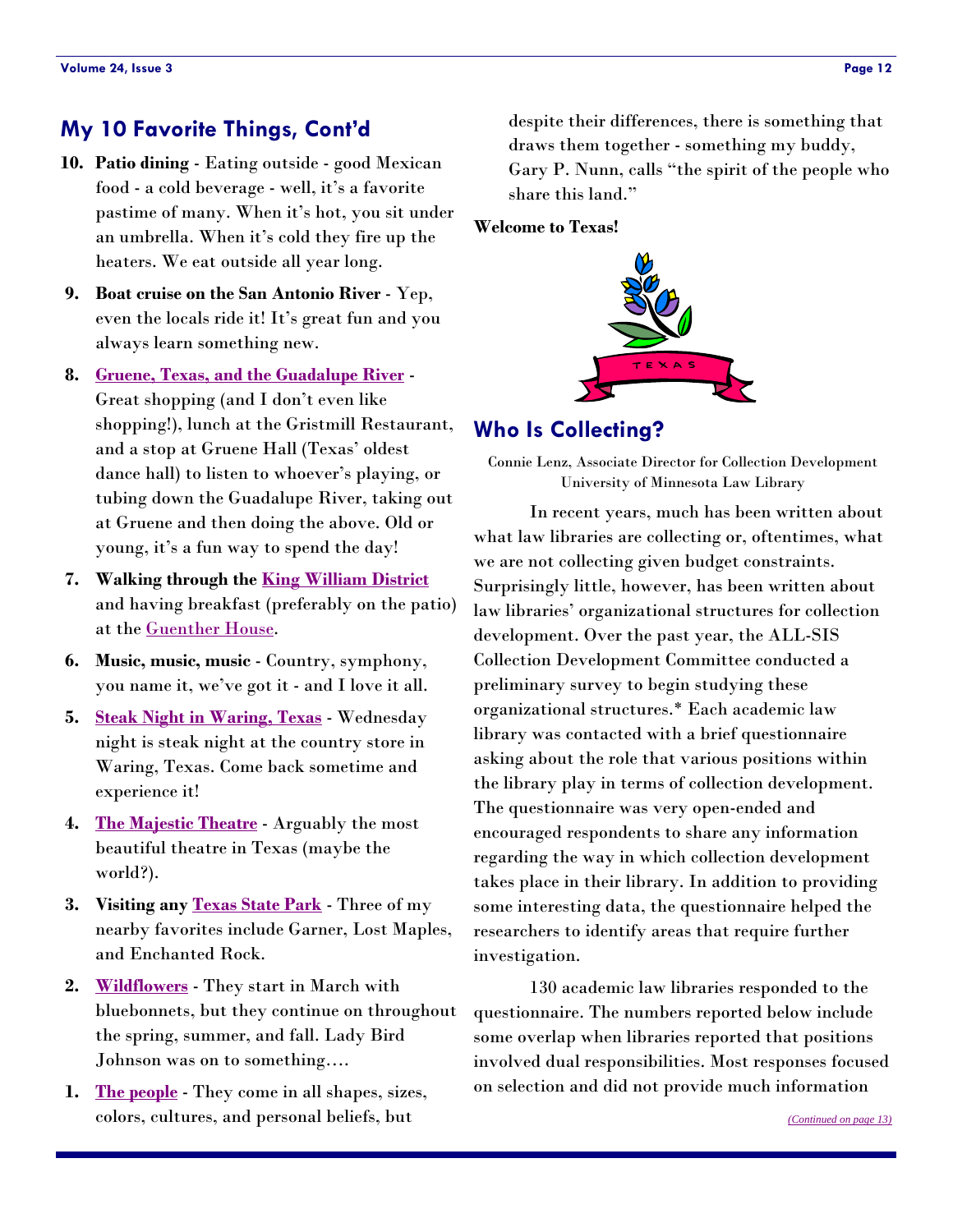# <span id="page-12-0"></span>**Who Is Collecting?, Cont'd**

regarding the broader scope of collection development duties. Thus, the findings reported below focus on selection models. Furthermore, many libraries indicated that they handled selection of foreign, comparative, and international law (FCIL) materials and/or electronic resources in a different manner.

 Libraries consistently identified the following roles for librarians participating in collection development activities:

- Primary: This is the position that the library identified as having primary responsibility for collection development.
- Big purchases: Many libraries indicated that the directors' role involved big ticket items.
- Consultative: Those who serve a consultative role do not do actual selection but are asked for input.
- Final review: Several libraries indicated that the director does the final review of all selections.
- Recommend: Those who serve in this role can suggest titles but the items will not necessarily be purchased.
- Selection: Librarians with selection responsibilities choose items for purchase.

 The survey revealed that most law library directors are still actively involved in selection. Although the specific roles of directors will require further study, responses to the questionnaire indicated that:

- 38 directors have primary responsibility for collection development;
- 23 directors make a final review of all selections;
- 16 directors select material;
- 25 directors are not involved in collection development.

 37 libraries reported that they had a "Head of Collection Development" position or similar position. At times, it was not possible to discern if this position was solely responsible for collection development or if it encompassed other duties within the library as well. In 6 of these libraries, the position was clearly responsible for Technical Services or Acquisitions also. In 8 of these libraries, the position was at the Associate Director level.

In the remaining libraries, primary responsibility for collection development was divided between the following positions:

- Head of Technical Services 19;
- Associate/Deputy Director (in libraries with only one Associate Director position) - 16;
- Head of Acquisitions 15;
- Head of Public Services 9;
- Reference Librarian 1;
- Other position 5.

 47 libraries indicated that they have a collection development committee or team.

 The questionnaire also asked whether libraries handle the selection of foreign, comparative, and international (FCIL) materials, and electronic resources differently from other types of material. 36 libraries indicated that they handle the selection of FCIL materials differently, usually by relying on a librarian with specialized knowledge. 46 libraries indicated that they handle the selection of electronic resources differently and that the process involved broader consultation.

 The preliminary survey revealed that there is a tremendous amount of variety in the ways that libraries are approaching collection development. In order to develop a deeper understanding of the way collection development occurs in these libraries, further study will be required. Future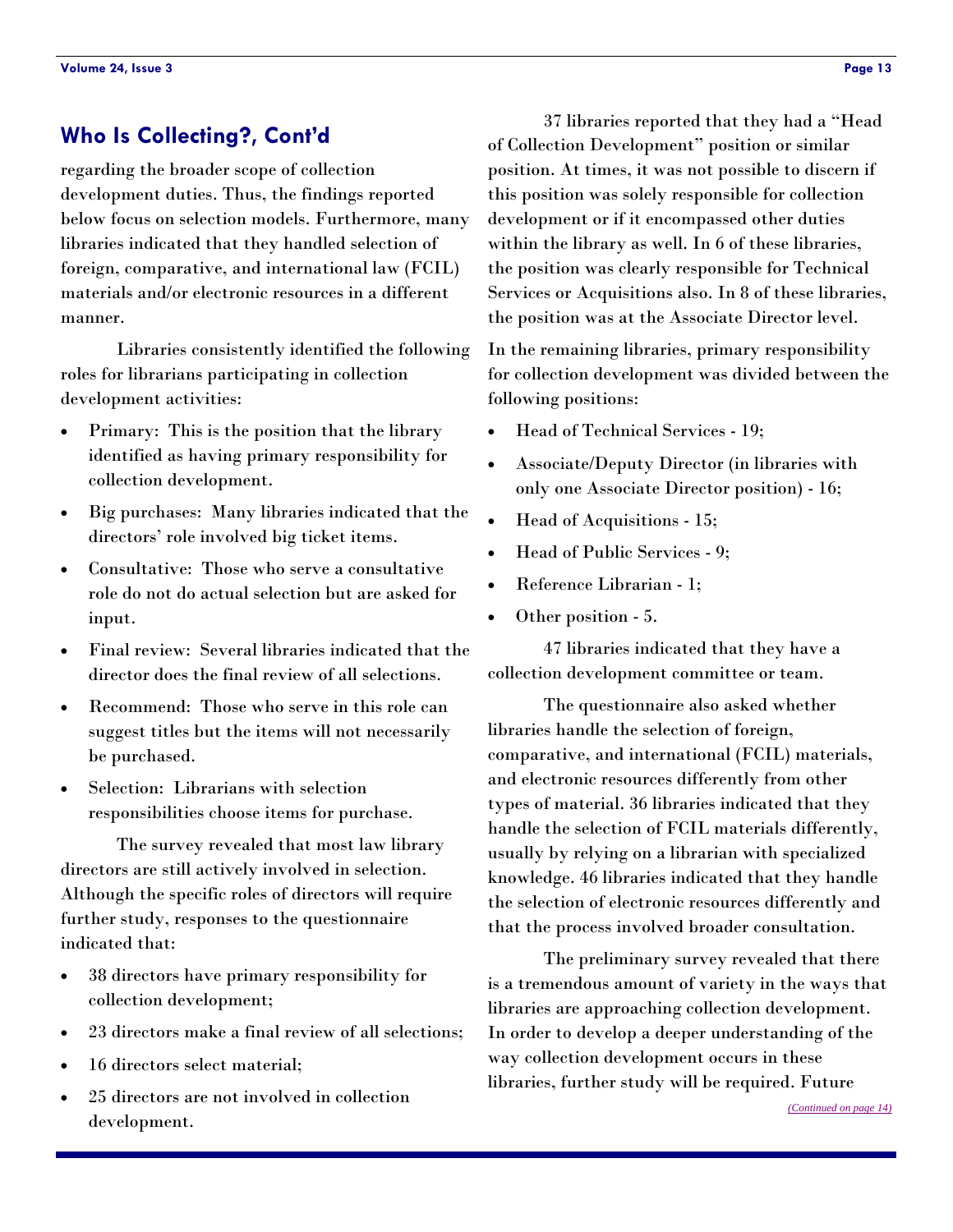# <span id="page-13-0"></span>**Who Is Collecting?, Cont'd**

inquiries should include:

- Probing broader collection development activities in each library beyond selection;
- Investigating the director's role in collection development;
- Reviewing job descriptions of librarians whose primary function is collection development, i.e., "Head of Collection Development";
- Examining the structure and operation of collection development committees;
- Gathering information about FCIL and electronic resource selection procedures;
- Developing an understanding of collection development's role within the law school, including interaction with faculty and support of the institution's mission.

\* The following committee members collected survey data: Deborah Jefferies, Head Law Librarian and Associate Professor of Law, North Carolina Central University School of Law Library; Connie Lenz, Associate Director for Collection Development, University of Minnesota Law Library; Helen Wohl, Assistant Library Director for Collection Development and Special Collections, University of Miami School of Law Library; and Gary Yessin, Reference Librarian, Florida A&M University College of Law Library.

#### **Mobile Computer Classrooms: A Case Study**

#### Carol A. Parker\*

 The Wayne State University Law Library values law student suggestions and relies on input from a Computer Lab Advisory Team to help improve service. This standing committee of law students serves as a de facto focus group, and provides a student perspective on lab services and infrastructure. Use of the law student lab at Wayne State has skyrocketed over the past few years,

especially since course web pages became popular with the law faculty. Also, like most law libraries, the Wayne State Law Library faces a growing demand to provide database instruction to law students. To provide database instruction, however, the computer lab had to be partially closed which conflicted with regular student use.

 In response to feedback from our Computer Lab Advisory Team about these conflicting needs, we consulted with personnel from Library Computing & Media Services (LCMS), a University Libraries division at Wayne State which is responsible for instructional media support and training. LCMS personnel suggested a "mobile computer classroom" as a possible solution. This equipment consists of a mobile laptop storage cart, portable wireless access point, and laptops that together function as a mobile computer classroom.

 The Law Library at Wayne State obtained two mobile computer classrooms in August of 2003 - just in time for fall semester. We used the equipment extensively throughout the 2003-04 academic year, and in so doing, demonstrated that the concept of a mobile computer classroom is a viable option for providing database instruction.

**Equipment** - Using this equipment, any instructional setting can enjoy web access provided there is at least one data port within 50-100 yards of the target classroom. Simply deliver a cart to the room and plug in the wireless access point. The cart stores and secures the laptops, as well as houses the wireless access point. The laptops contain wireless cards and the mobile computer classroom users share the signal. Housing the equipment in a selfcontained unit reduces much of the need for technical support that would otherwise be associated with set up and tear down of temporary computer classrooms. Information about this type of equipment is available on the web. Simply enter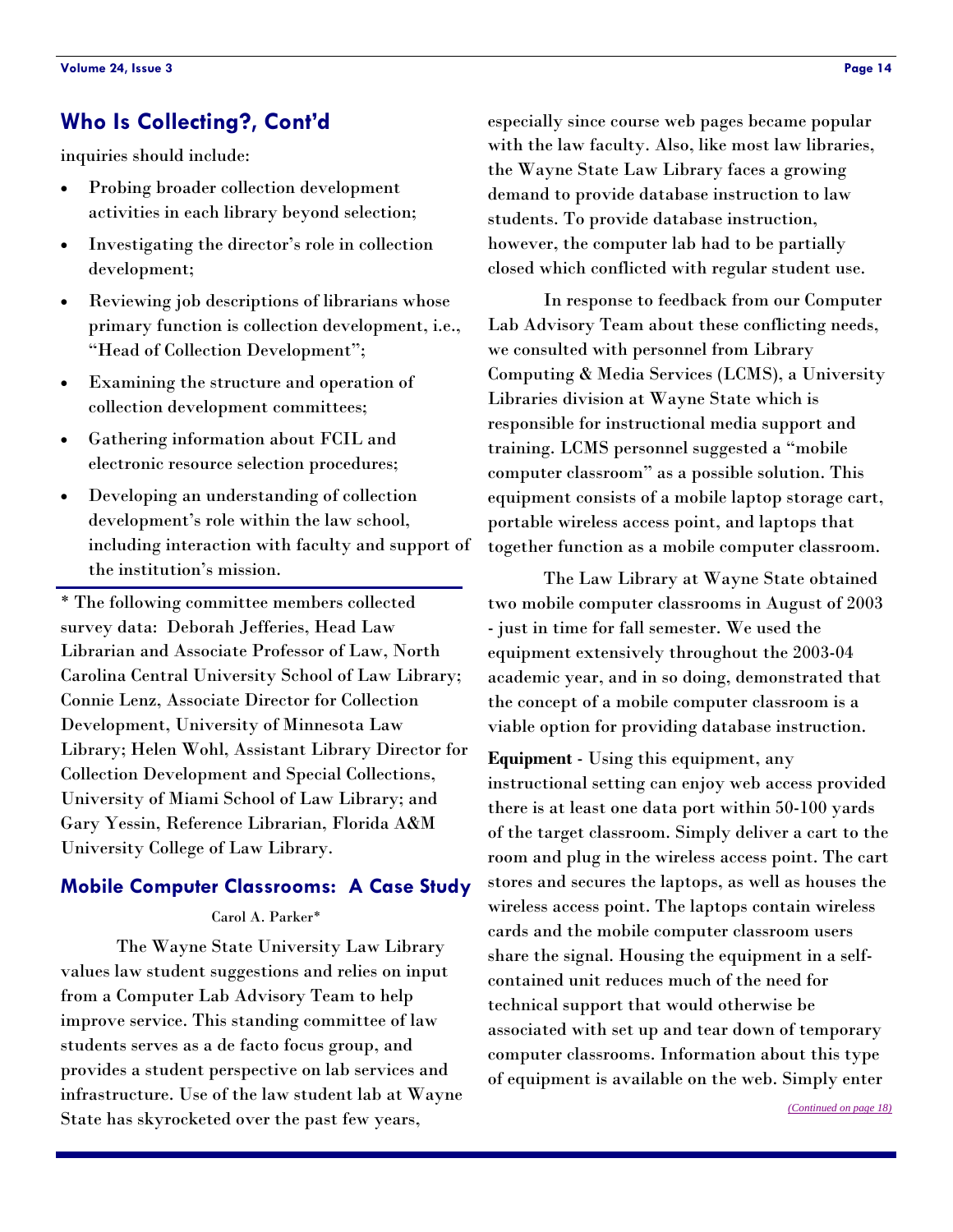# <span id="page-14-0"></span>*Developments in Legal Education:* **Does Law School Cause Lawyer Misery?**

#### Sara Kelley

Reference Librarian, Georgetown University Law Center

*Note: This is the second entry in a continuing series about interesting developments in legal education. Each article will present a brief overview of a controversy or recent trend in the theory or practice of legal education. If you have ideas for future columns, or if you are interested in writing about a legal education development yourself, please contact Sara Kelley at [sek28@law.georgetown.edu.](mailto:sek28@law.georgetown.edu)* 

 We often hear that depression and substance abuse are high among lawyers, while job satisfaction is low.1 Usually, this gloomy state of affairs is attributed to work-related stress, or to the pre-existing characteristics of persons typically attracted to the practice of law. But some legal academics and even psychologists have hypothesized that the process of legal education transforms the healthy college graduates who start law school into emotionally distressed lawyers.2 One study found that psychological distress symptoms such as depression, anxiety, hostility, and obsessive-compulsion increase dramatically during the first year of law school and do not decrease significantly during the second or third years, or in the two years following law school.3 A more recent study found that law students' intrinsic values decreased and extrinsic values increased over the first year of law school, with no rebound in the second and third years.4 The second study also showed increases in depression and negative affect and a decrease in positive affect over the first year of law school, with no rebound in the second or third years.5

 The first of these studies (the "Benjamin" study) examined the responses of 320 University of Arizona Law School students and alumni to a battery of "self-report" instruments that measure different aspects of psychological distress.<sup>6</sup> These instruments included the Brief Symptom Inventory, the Beck Depression Inventory, and

the Multiple Affect Adjective Checklist.7 The symptoms measured included depression, anxiety, hostility, and obsessive-compulsion.8 The sample of 320 students and alumni was divided into seven cohorts, which included one cohort of students who were evaluated in their first, third, and sixth semesters of law school and another cohort who were evaluated before and at several points during law school.<sup>9</sup>

 Benjamin and his team found that firstyear students' average scores on all symptom indices changed from beginning values in the normal range to values two standard deviations above the norm.10 They also found that entering law students developed most of their symptoms within a few months of beginning law school, and that the incidence of symptoms continued to increase as students progressed through the threeyear degree program.<sup>11</sup> According to the authors, "[S]ymptom elevations do not significantly decrease between the spring of the third year and the next two years of law practice as alumni."12

 A much more recent study was conducted by Kennon M. Sheldon, a psychologist from the University of Missouri, Columbia and Lawrence Krieger, a clinical law professor at Florida State University College of Law.13 One way that the Sheldon and Krieger study varied from the Benjamin study is that it measured indications of student values and motivation as well as symptoms of psychological distress.14

 Students from Florida State University College of Law were evaluated four times over the course of the study: first during a group orientation meeting on the first day of law school ("Time 1"), again in late March of their first year ("Time 2"), then again in November of both their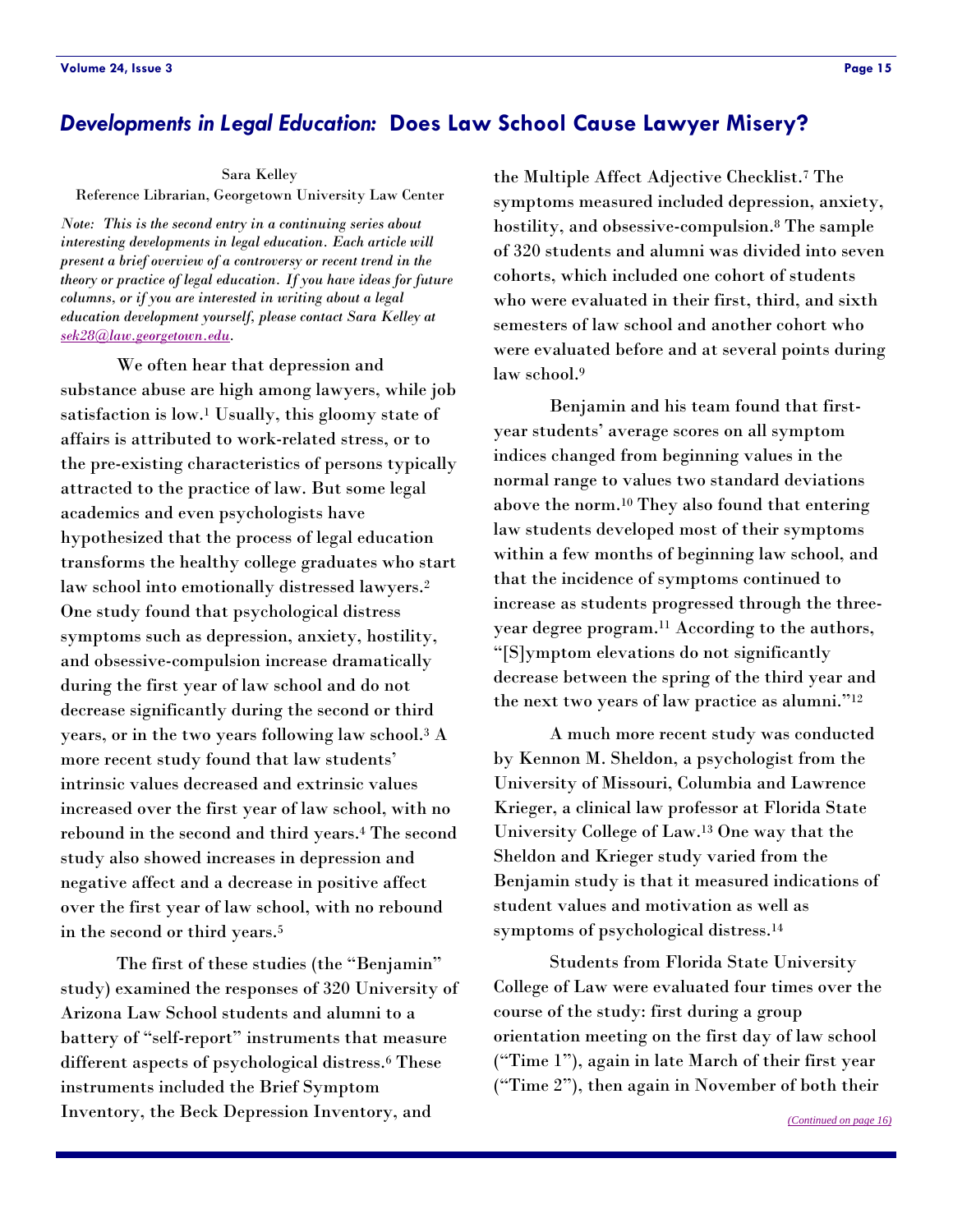# <span id="page-15-0"></span>*Developments in Legal Education***, Cont'd**

second ("Time 3") and third years ("Time 4").<sup>15</sup> The study questionnaires measured mood (using the Positive Affect Negative Affect Schedule), life satisfaction (using the Satisfaction with Life Scale), physical health (by asking participants to rate 18 symptoms, Times 1, 2, and 3 only), and depression (using the Beck Depression Inventory, Times 1 and 2 only). The Time 1 and 2 questionnaires asked participants to "write down five law school goals, i.e., 'things that you will be trying to accomplish in the coming year.'"16 These questionnaires also asked students "to rate why they were pursuing each goal, in terms of each of four different reasons." Sheldon and Krieger classified these reasons as autonomous-intrinsic ("because of the enjoyment and stimulation that this activity provides you"), autonomousidentified ("because you really believe it is an important goal to have"), non-autonomousexternal ("because others want you to or think you should") or non-autonomous-introjected ("because you would feel ashamed, guilty, or anxious if you didn't").17 Students rated these goals using a 1 ("not at all for this reason") to 5 ("very much for this reason") scale. In addition, the questionnaires given at all four Times included the Aspirations Index, which asks participants "how important it is that various future states come to pass (e.g. 'I will have many expensive possessions' . . . and 'I will help others improve their lives" . . .) using a 1 (not at all important) to 5 (very important) scale." Finally, participants at Times 1 and 2 were asked to indicate their first, second, and third choice preferences from a list of 15 possible careers.18 For comparison purposes, 236 members of an upper division psychology class at the University of Missouri also completed the Time 1 questionnaires.19

 Perhaps surprisingly, at Time 1 (the beginning of their first semester of law school) the law students in the study showed higher positive affect and life satisfaction than the undergraduate students, with no significant difference in negative affect. Furthermore, law students showed more "intrinsic" motivations (i.e., they were more likely to engage in activities because they found it interesting and enjoyable20) overall than the undergraduates.21 (This difference was largely due to the fact that the law students "gave less endorsement to appealing appearance and social popularity values" than the undergraduates.22) Between Time 1 and Time 2 (August and March of their first year in law school), the law students showed a "significant increase in valuing of 'appealing appearance' . . . (an extrinsic value) . . . [and] a significant decrease in the valuing of 'community contribution.'"23 They also showed "large reductions in positive affect, life satisfaction, and overall [subjective well-being], and large increases in negative affect, depression, and physical symptoms."24 The later data showed that the previous declines in subjective well-being and intrinsic valuing remained unchanged at Times 3 and 4.25

 One unexpected finding of the Sheldon and Krieger study was that from Time 1 to Time 2 the "students as a whole moved away from the careers [the investigators] felt most clearly reflected a 'money' orientation."26 However, students with high GPAs at Time 2 did seem to value moneyoriented careers more than they had at Time 1.27 The authors speculate that the overall shift away from "money" careers may be due to the fact that the mean student GPA was a C+: "Perhaps in the face of this perceived failure, the majority of students below the top of the grade curve became discouraged about their chances of obtaining lucrative positions . . . . "<sup>28</sup>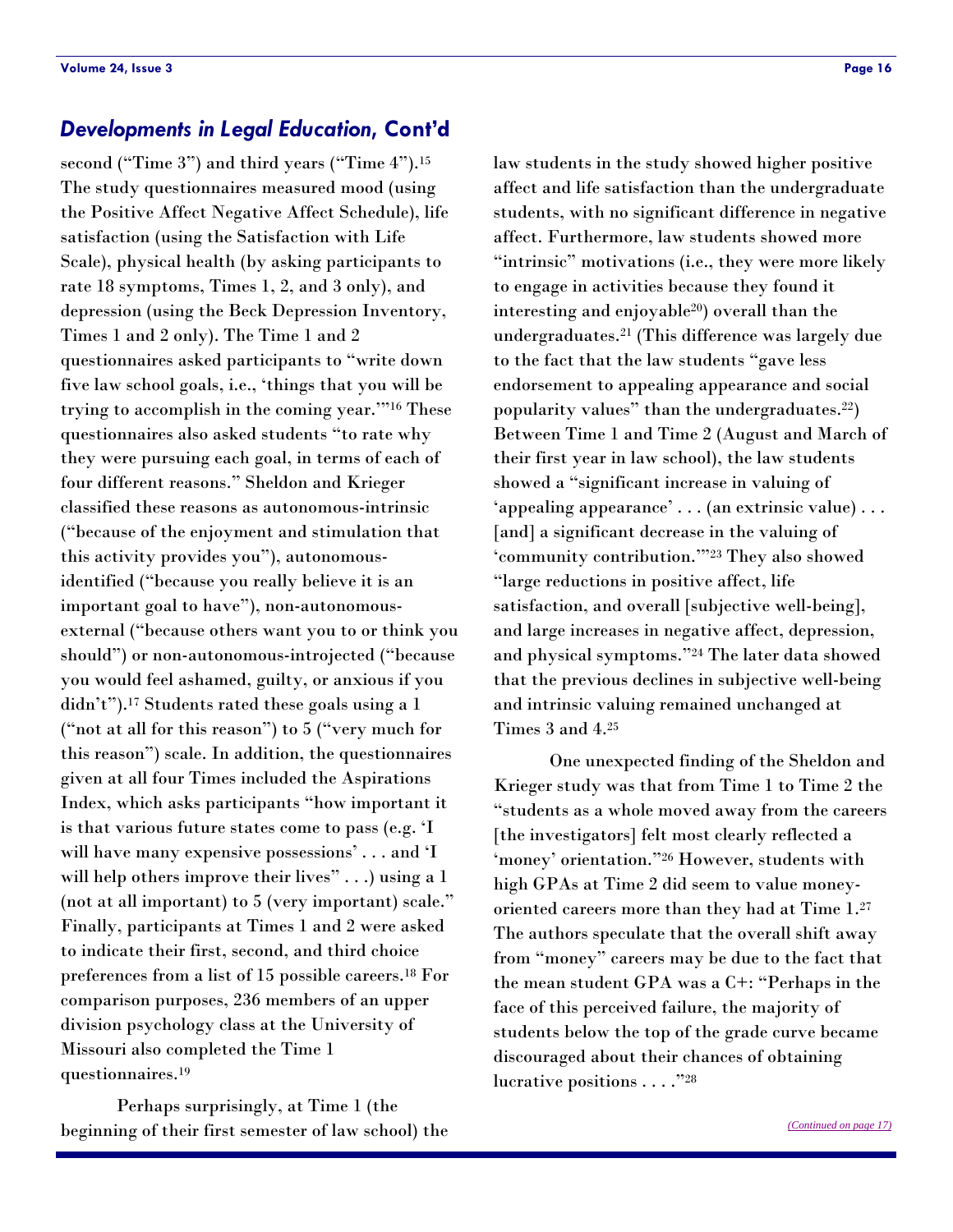# <span id="page-16-0"></span>*Developments in Legal Education***, Cont'd**

 Interestingly, a second, shorter study conducted by Sheldon and Krieger at a very different law school (referred to in the paper only as "Law School 2" or "LS2") also showed declines in positive affect, life satisfaction, and "aggregate subjective well-being" over the course of the first year of law school.29 Differences between Florida State and LS2 included the following: LS2 requires first year students to attend a "perspectives" course on topics like depression, substance abuse, and professional values, while Florida State does not; LS2 has no mandatory grade curve, while Florida State does; and LS2 allowed part-time study, while Florida State does not.30

1 See, e.g., Patrick J. Schiltz, *On Being a Happy, Healthy, and Ethical Member of an Unhappy, Unhealthy, and Unethical Profession*, 52 Vand. L. Rev. 871 (1999); Connie J.A. Beck et al., *Lawyer Distress: Alcohol-Related Problems and Other Psychological Concerns among a Sample of Practicing Lawyers*, 10 J.L. & Health 1 (1995).

2 Kennon M. Sheldon and Lawrence S. Krieger, *Does Legal Education Have Undermining Effects on Law Students? Evaluating Changes in Motivation, Values, and Well-Being*, 22 Behav. Sci. & L. 261 (2004) (longitudinal study of entering law students at two law schools conducted by a psychologist and a clinical law professor); Note, *Making Docile Lawyers: An Essay on the Pacification of Law Students*, 111 Harv. L. Rev. 2027 (1998) (personal observations of a Harvard Law student); G. Andrew H. Benjamin et al., *The Role of Legal Education in Producing Psychological Distress among Law Students and Lawyers*, 1986 Am. B. Found. Res. J. 225 (longitudinal study of students entering the University of Arizona School of Law by a group including two law professors, one psychologist, and one psychiatrist).

3 Benjamin, 1986 Am. B. Found. Res. J. at 240 -

41.

4 Sheldon & Krieger, 22 Behav. Sci. & L. at 273- 74.

- 5 *Id.* at 272, 274.
- 6 Benjamin, 1986 Am. B. Found. Res. J. at 228.
- 7 *Id.* at 229-30.
- 8 *Id.* at 229.
- 9 *Id.* at 231-32.
- 10 *Id.* at 240.
- 11 *Id.* at 240-41.
- 12 *Id.* at 246.
- 13 Sheldon & Krieger, 22 Behav. Sci. & L. at 261.
- 14 *Id.* at 269.
- 15 *Id.* at 267.
- 16 *Id.* at 268-69.
- 17 *Id.* at 268.
- 18 *Id.* at 269.
- 19 *Id.* at 267.
- 20 *Id.* at 263.
- 21 *Id.* at 270.
- 22 *Id.*
- 23 *Id.* at 273
- 24 *Id.* at 272.
- 25 *Id.* at 274.
- 26 *Id.* at 275.
- 27 *Id.*
- 28 *Id.* at 281.
- 29 *Id.* at 278.
- 30 *Id.* at 276-77.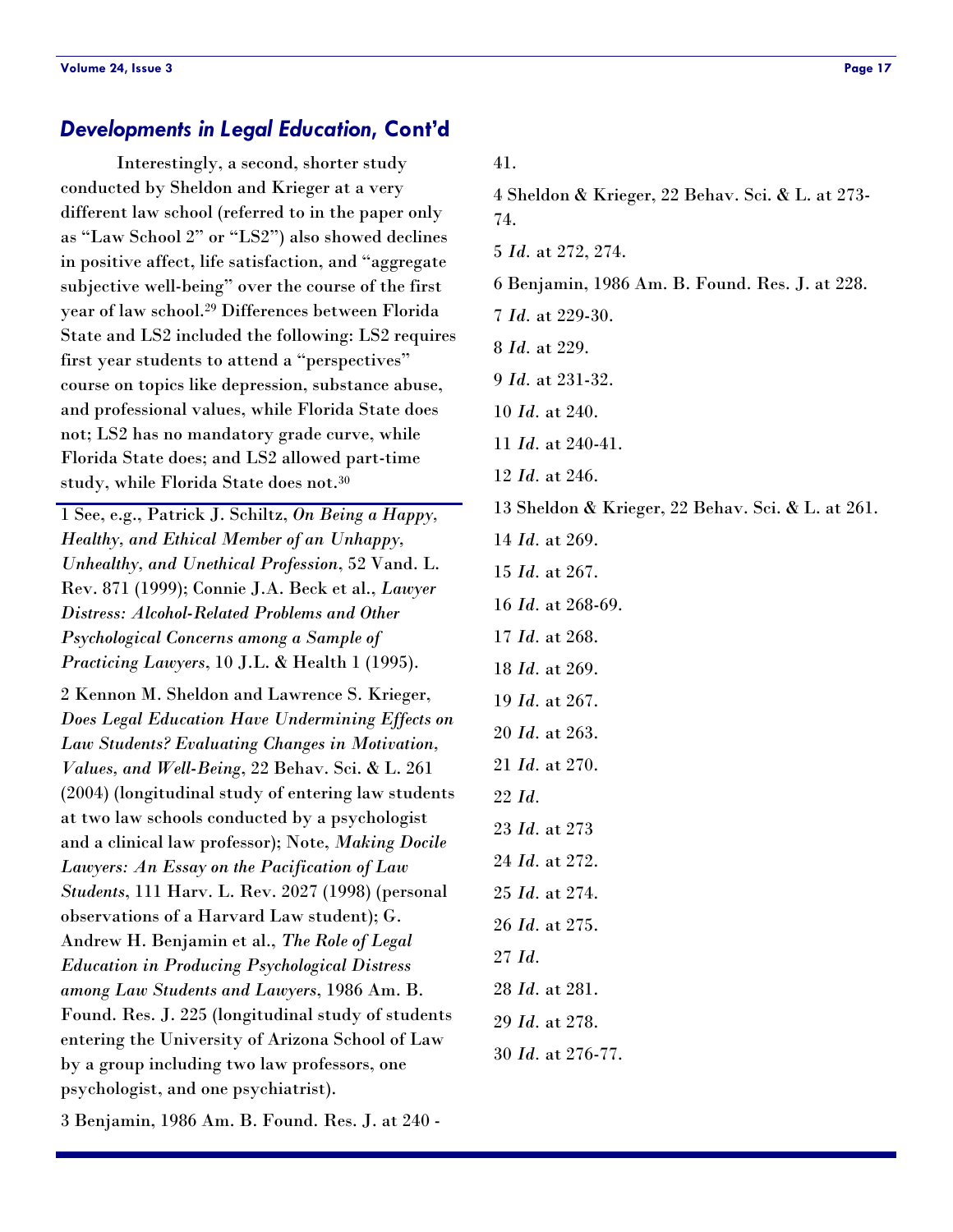# <span id="page-17-0"></span>**Mobile Computer Classrooms, Cont'd**

"mobile wireless computer lab" into a search engine and numerous examples will be identified. A photograph of the equipment we purchased is [available at: www.gateway.com/work/ed/](http://www.gateway.com/work/ed/wirelesslab.shtml) wirelesslab.shtml.

**Cost & Source of Funds** - The law library submitted a grant proposal to the University and received funds from student technology fees to purchase the equipment. A pilot project was developed to assess the feasibility of the concept within the law building, with an eye toward also determining whether the equipment could work in other departments and colleges. We purchased 30 Gateway laptops with a full three-year warranty, two storage carts to transport and recharge the laptops, and two wireless access points. We also purchased a small projector to keep with each cart. The total cost of this equipment was \$51,837.

**Usage** - The mobile computer classrooms have proved to be extremely reliable. During the first six months, librarians and vendor trainers used the mobile computer classrooms to provide more than 160 separate instructional sessions for more than 1,700 attendees. Students and faculty now enjoy database training and access to other substantive material on the internet simply by bringing in a cart. Underutilized rooms with data ports, such as conference rooms, can easily be turned into training rooms. Set up time can be managed by a single instructor without technical support.

**Survey** - A web survey tool was created to gather [user feedback \(www.lib.wayne.edu/lawlibrary/](http://www.lib.wayne.edu/lawlibrary/survey.php) survey.php). Two-hundred-sixty-one responses from students and instructors alike were tabulated and assessed during the first six months of usage. Below are some of the student comments:

- Very easy to use and follow instructions
- It's easy and convenient to use
- Nice to use computer outside of lab
- The computers come to us
- [Like] not having to parade into the lab and fight for a station
- Actually [can follow] along with the instructor

Instructor comments are also favorable:

- A 'quantum leap' above having to teach in an open computer lab
- Eliminates distracting foot traffic [from other lab users]
- Can offer larger sessions and still ensure everyone has a computer

**Marketing** - Group demonstrations were provided to market the new equipment to law faculty. The law librarians also used the equipment for two faculty instruction sessions on course web page software, both of which were well attended. A page describing the equipment was added to the faculty library handbook and the law library instructional [services web page \(www.lib.wayne.edu/lawlibrary/](http://www.lib.wayne.edu/lawlibrary/services/faculty/laptops.php) services/faculty/laptops.php).

**Scheduling** - All equipment requests are coordinated by one law librarian in order to prevent double-booking. Server-based calendar software automatically notifies the appropriate individuals by email.

**Storage & Mobility** - Storage space and physical barriers to transporting the carts are important considerations. We chose to obtain two smaller carts with 15 laptops each, rather than one large cart with 30 laptops. This enables us to offer two simultaneous seminars, or to employ both carts for a larger group when necessary. The smaller cart size allows us to easily move the laptops about the building. At the risk of stating the obvious, it is good to know in advance if your elevators and doors are large enough to accommodate a cart.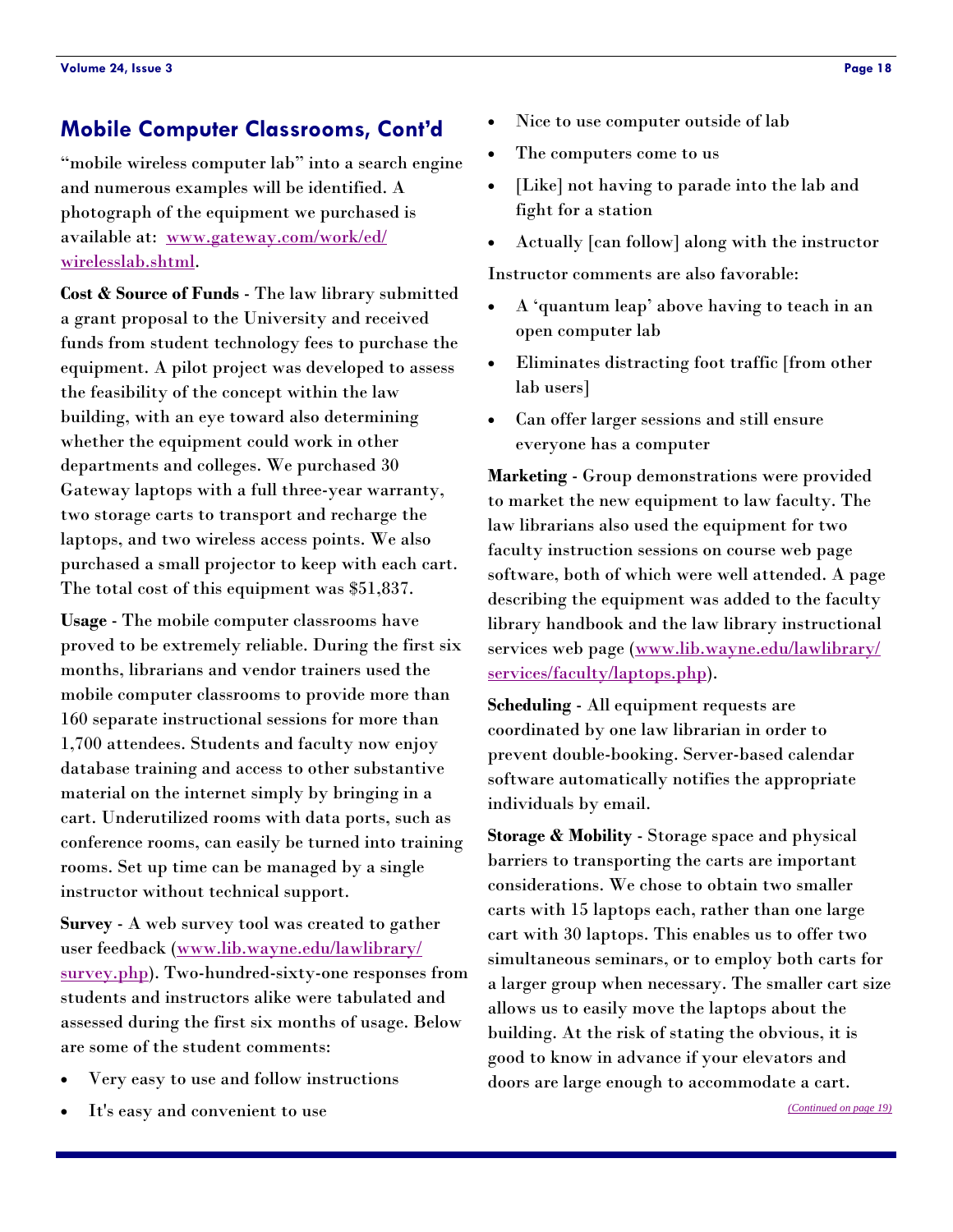# <span id="page-18-0"></span>**Mobile Computer Classrooms, Cont'd**

**Power Supply** - Battery life is a major concern. Removable, individual battery chargers come with the laptops and are plugged into a power strip inside the cart. The cart, in turn, is plugged into an outlet to initiate charging. It is important to ensure that the laptops are connected to the chargers when they are returned to the cart for storage, or the laptops may not be ready for the next class. We remove the chargers from the cart and use them to extend battery life in classrooms with power outlets. This is especially helpful during lengthy instructional sessions. Separate charger bays for charging multiple batteries are available, but were not purchased as part of the pilot project.

**Peripherals** - We keep extra mice on hand for students who are not yet regular users of laptop touch pads. This is especially helpful when we use the equipment for long classes. We also keep on hand several data cables in case we are working in a wired room. Although the wireless signal is extremely reliable, it is slower than a wired connection.

**Laptop Security** - Security may be an issue; it is important for the instructor to maintain control of the classroom environment. Students milling about the classroom could provide an opportunity for someone to slip out of a door with a laptop. To prevent this possibility we ask the students to line up to retrieve and return their laptops to the cart. This keeps the students occupied during set-up and tear-down periods, and allows the instructor to strategically position him or herself near the exit while directing students on login and shut down procedures.

**User Authentication** - Wireless radio signal broadcasters employ an SSID to permit signal access. An SSID is a unique identifier that client devices use to associate with the access point. LCMS personnel configured the signal broadcasters to hide

their SSIDs thus preventing access by unauthorized users. The laptops in our mobile computer classrooms access the broadcasters' signals through wireless cards that are configured to associate with our broadcasters' unique SSIDs.

**Hidden Costs** - A mobile computer classroom comes with hidden maintenance costs. In our dedicated, networked lab, maintenance of the operating system and applications is done remotely. The laptops in our mobile classrooms are not networked and each unit must be handled separately in order to update the laptop profile.

**Update** - Wayne State now offers wireless internet access from within the law library. However, this did not diminish our use of the mobile computer classrooms because we continued to rely on the equipment to facilitate legal research instruction outside of the computer lab.

**Other Applications** - This equipment has applications that go beyond database instruction. A mobile computer classroom could be used for law school examinations where complete control of equipment or software is desired. The equipment would also allow law schools to provide examination laptops to students who do not own a laptop. Mobile computer classrooms are ideal for staff and faculty training sessions in conference rooms. Finally, a mobile computer classroom could be used in the library stacks to teach print and online legal research skills simultaneously, in a totally integrated environment. This could be an especially promising application with either laptops or personal digital assistants (PDAs). Pocket PCs are now being sold in mobile cart packages.

\* Carol Parker is the former Assistant Director of the Law Library, Wayne State University Law School. She is currently the Law Library Director, University of New Mexico School of Law.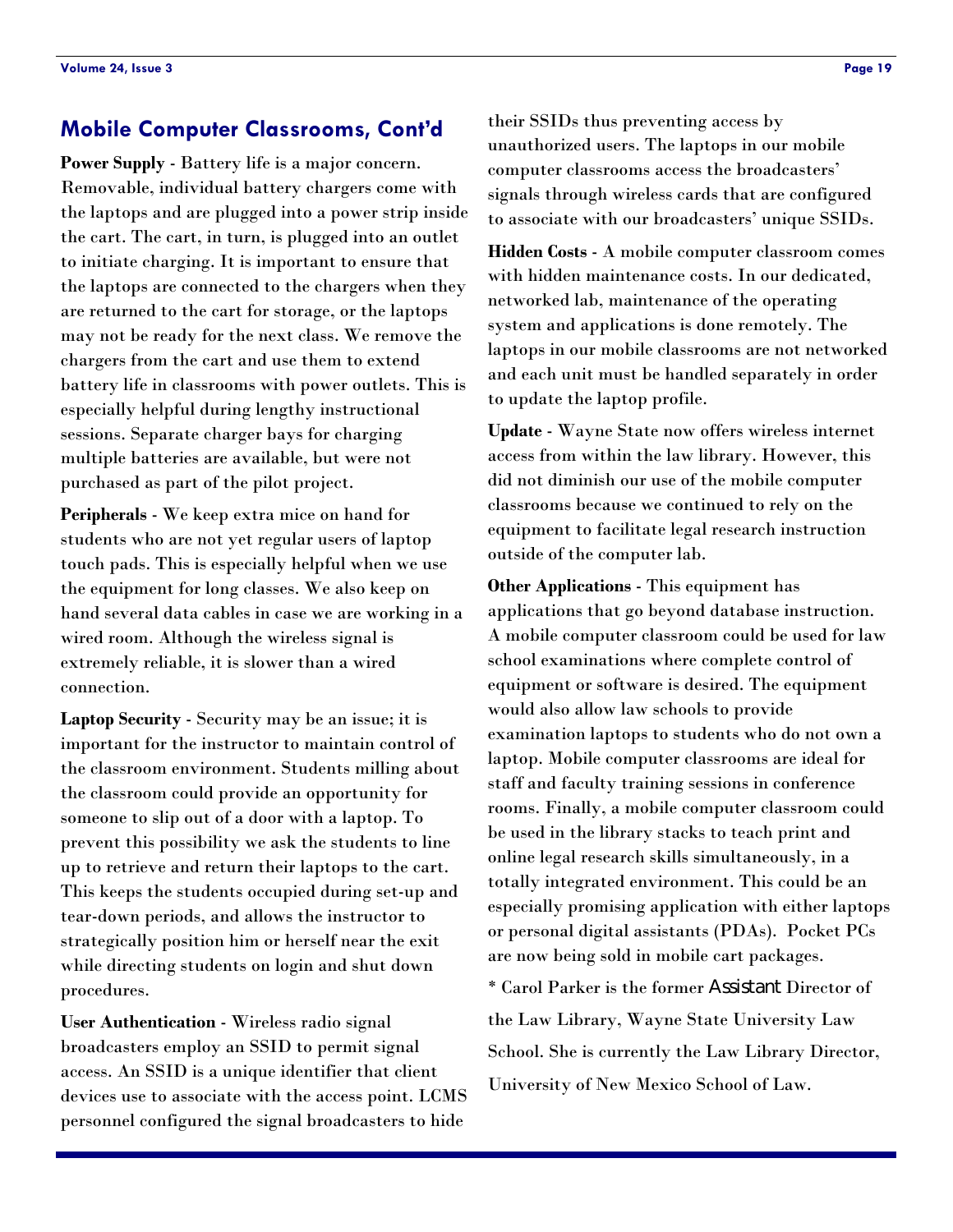#### <span id="page-19-0"></span>**FCIL Programs in San Antonio**

Mirela Roznovschi, Reference Librarian for International and Foreign Law New York University Law Library

The Foreign, Comparative and International Law SIS Executive Committee presents the following programs during the Annual Meeting in San Antonio:

**Introduction to Latin American Legal Systems** Monday, July 18, 2005 from 5:15 - 6:15 p.m. Speakers: **Professor Stephen Zamora and Assistant Professor Antonio Gidi**, both from Houston University.

Other substantive FCIL programming will be held in FCIL Interest Group meetings:

**Looking Eastward: Researching Asian Trade Law** Asian Law Interest Group Business Meeting Wednesday, July 20, 2005, 12:00 - 1:00 p.m. Speaker: **Chenglin Liu**, Adjunct Professor of Law, Foreign and International Law Librarian at the University of Houston Law Center, and the IG Chair.

**CIS and Eastern European Law Interest Group**, Sunday, July 17, 2005, 12:15 - 1:15 p.m. Featured speaker: **Irma Aladashvili**, Coordinator of the Law library and Information Centre for the Georgian Young Lawyer's Association in Tbilisi, Georgia.

**New Portals to Foreign and International Law** Electronic Issues Interest Group Business Meeting, Saturday, July 16, 2005, 3:00 - 4:00 p.m. Speakers: **Marylin Raisch**, International and Foreign Law Librarian at Georgetown University Law Libraries and the IG Chair; **Mirela Roznovschi**, Reference Librarian for International and Foreign Law at New York University Law Library; **Emily Allbon**, Law Librarian from the City University, London, England (she received the Betty Moys Award 2004 for her work on a

student legal portal ([www.lawbore.net/\)](http://www.lawbore.net/) and other special guests!

**New Developments in African Legal Systems: Ghana**

African Law Interest Group Business Meeting, Sunday, July 17, 2005, 5:30 - 6:30 p.m.

Speaker: **Victor Essien**, International Law Librarian & Adjunct Professor of Law at Fordham Law School, and African Law Interest Group Chair.

**Selectors of Foreign Law in Foreign Languages** Publication Committee Business Meeting, Monday, July 18, 2005, 9:00 - 10:00 a.m. **Anne Burnett**, Reference/Foreign & International Law Librarian at the University of Georgia Law Library; **Linda Tashbook**, Foreign International Comparative Law Librarian at the University of Pittsburgh Barco Law Library; and **Dan Wade**, Associate Librarian for Foreign & International Law and Lecturer at the Yale Law Library will moderate a gathering of foreign law librarians and librarians in charge with acquisition of foreign law in the entire country. The meeting is being sponsored by the Northeast Foreign Law Librarians Cooperative Group.

## **Panel on FCIL Librarianship**

Teaching Foreign and International Research Interest Group, Tuesday, July 19, 2005, 11:45 a.m. - 12:45 p.m.

This session moderated by **Patricia A. Kasting**, Reference Librarian at Hofstra University Law School Library and **Mary Rumsey**, Foreign, Comparative, & International Law Librarian at the University of Minnesota Law Library will be devoted to a question-and-answer gathering on FCIL librarianship, aimed at people interested in becoming FCIL librarians or learning more about FCIL librarianship.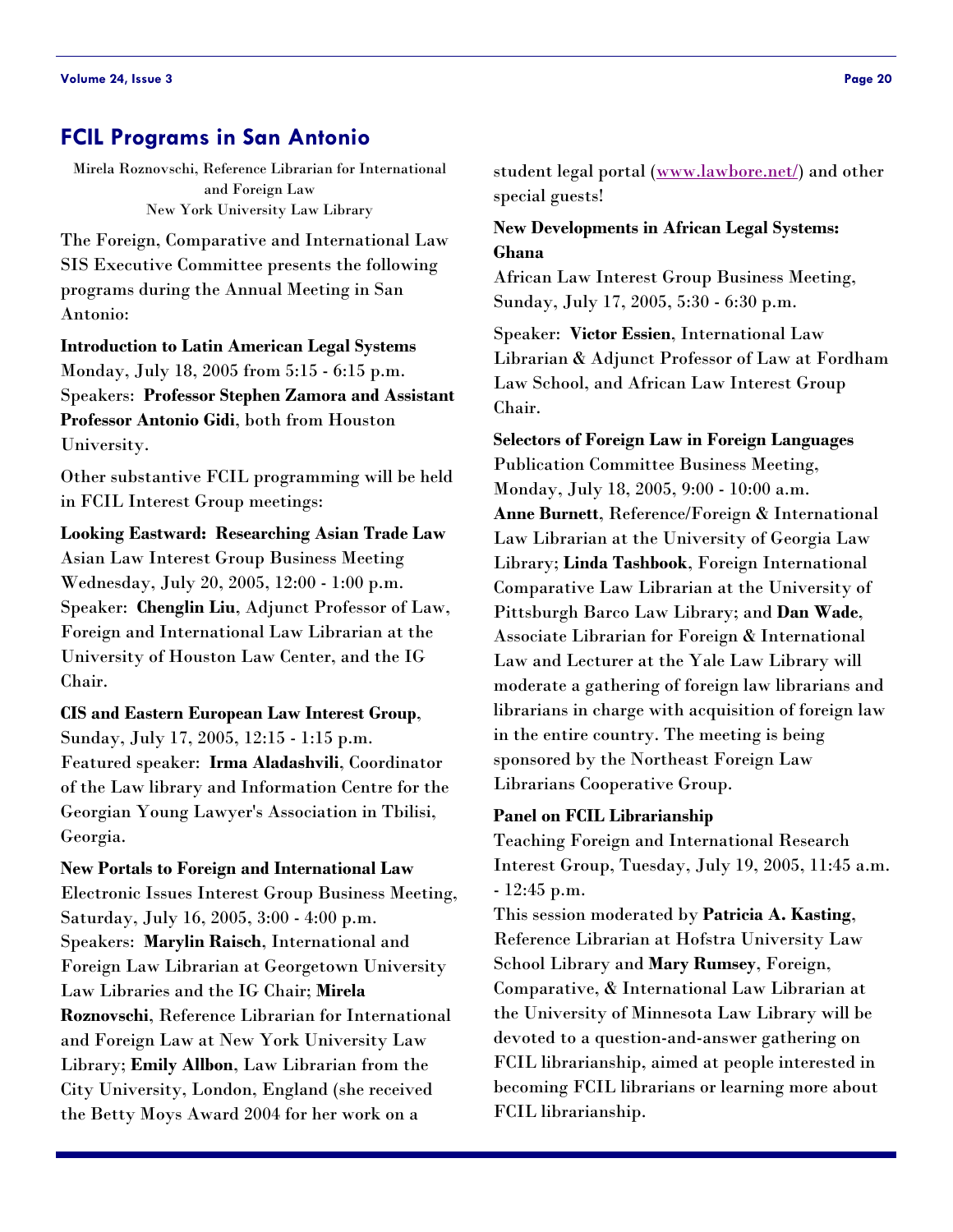# <span id="page-20-0"></span>**New Member Spotlight, Cont'd**

specialist for the State Library of Michigan. Dragomir has also worked as a reference law librarian for Hofstra University School of Law and the Michigan State University College of Law.

 Dragomir handles most of the foreign and international reference questions that come to the library via the reference desk or through its faculty liaison program. He's fluent in English, Serbo-Croatian, Romanian and has a good working knowledge of the Russian language. Dragomir also teaches U.S. legal research to LLM students enrolled at IU-Indianapolis, as well as first year law students in the JD program.

 His research interests are multiple. He and a colleague just published a new article which will come out in print on June 23, 2005. The "Recent Citation Practices of the Indiana Supreme Court and the Indiana Court of Appeals" is found in volume 24, issue 1/2 of the Legal Reference Services Quarterly, and it represents the first published bibliometrics study of Indiana's appellate courts. This study was funded in part by the AALL Online Bibliographic Services/Technical Services Joint Research Grant received in 2004.

 Dragomir enjoys the challenges of attracting new members to ALL-SIS through its membership committee. Many of his JD students have heard and experienced his enthusiasm for law librarianship. He hopes to attract a new flock of future law librarians from the vast numbers of new lawyers.



Mary Elizabeth Williams is a Graduate Research Assistant at University of Washington, Marian Gould Gallagher Law Library. Born and raised in Pensacola, Florida, Beth earned a Bachelor of Arts Degree in Humanities from University of West Florida; a

Marquette University and a Juris Doctor Degree from Syracuse University College of Law. She attends the Masters in Library and Information Science program at University of Washington as a full scholar and expects to graduate this August.

 Prior to joining the Gallagher Law Library as an intern working in the Reference, Technical Services and Circulation Departments, Beth practiced law for two years in Maine where she worked for Penquis Law Project, a non-profit organization, representing low-income victims of domestic violence in family law matters. In addition, she coordinated and conducted legal clinics for public groups in rural outreach areas. She spent a year at Marquette University in Milwaukee Wisconsin working in an Educational Opportunity Program for first generation minority college students where she taught Introduction to Philosophy and Logic.

 While in Law School, Beth received various awards and scholarships such as the National Association of Women Lawyers Award (2002), Book Award (2002), Dean's Scholarship (1999- 2002), George and Leona Gray Memorial Scholarship (2000-2002), and Grant Opportunity Program Scholarship (2001). Her research interests include philosophy, law, ethics and legal research.

 Beth has the makings of a future law librarian scholar. Her life long commitment to learning and academic scholarship coupled with a continuing desire to serve the educational and informational needs of the students and library patrons who are less fortunate, is what led her to pursue a career in academic law librarianship. When asked who is her source of inspiration or her mentor, she states:

I am very fortunate to have worked for and learned from some extraordinarily gifted women, Joan Sommer from *[\(Continued on page 22\)](#page-21-0)*

Master of Arts Degree in Philosophy from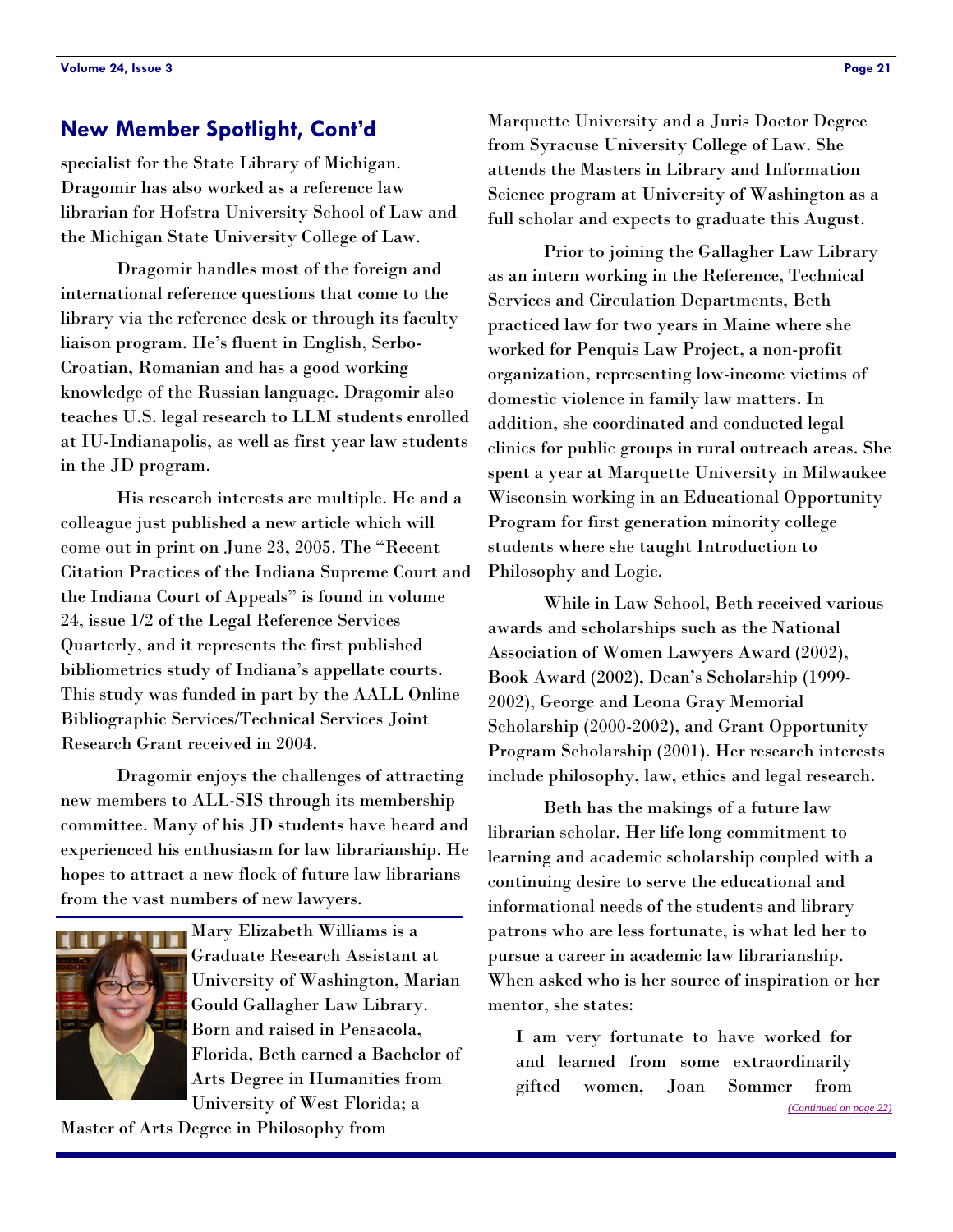Marquette University's Raynor Memorial Library; Leslie Bender, Professor of Law & Women's Studies at Syracuse University College of Law, Tamar Matthieu from the Penquis Law Project; and now Penny Hazelton, Professor of Law & Associate Dean for Library and Computing Services at University of Washington, Marian Gould Gallagher Law Library.

She hopes to continue her path of learning through her work beginning this fall as a reference librarian at Columbia Law School, Arthur W. Diamond Law Library in New York and someday be a source of inspiration or mentor to future academic law librarians.

# **Member News**

#### **New Hires & Promotions**

**Radu D. Popa** was promoted from Acting Director to **Director of the Law Library and Assistant Dean for Library Services** at **New York University School of Law** in February 2005. In the past Radu was Associate Director for Research and Online Services.

**Neil Pereira** joined the **Southern Illinois University School of Law Library** professional staff on March 17, 2005, as **Acquisitions/Catalog Librarian and Assistant Professor**. Neil holds an M.S.L.I.S. degree from the University of Illinois Graduate School of Library and Information Science. Additionally, he earned a Masters of Music in Orchestral Conducting from Illinois State University and an M.A. in English Literature from the University of Bombay, India. Neil comes to SIU from Murray State University, where he served as a cataloger.

**Robert Mead**, Head of Public & Faculty Services of the **University of Kansas Wheat Law Library**, has been **granted tenure** and promoted to Librarian II.

**Martha Dragich Pearson**, Associate Dean for Library & Information Resources at the **University of Missouri-Columbia**, will take up **full-time teaching responsibilities** in the law school beginning in the fall semester. **Randy Diamond** has been named **Interim Director** for 2005 - 2006.

**Heidi Kuehl (Frostestad)** has joined the Pritzker Legal Research Center at **Northwestern University School of** 

<span id="page-21-0"></span>**New Member Spotlight, Cont'd Law in Chicago** as a **Research and Instructional Services Librarian**. Heidi received her bachelor's degree from Luther College, her master's degree in library and information science from the University of Iowa, and her J.D. from Valparaiso University School of Law. Prior to joining the Pritzker Legal Research Center, Heidi worked as a reference librarian at Marquette University Law School.

> **Michael Hannon** will be joining the **University of Minnesota Law Library** as the new **Associate Director for Library and Educational Technology** in June. Mike graduated magna cum laude from the University of Minnesota Law School, and received his Masters in Library and Information Sciences from the University of Illinois. For the past five years, Mike has been a member of the library staff at the Duke Law School.

> **Mitch Counts**, the **founding director** of the law library at the **Ave Maria School of Law**, will take a similar position at the **Elon University School of Law** in Greensboro, North Carolina. Mitch's position will be Associate Dean of Library and Information Services where he will be responsible for both library and information technology operations at the newlycreated law school. Elon University's new law school will be one that will produce leaders engaged in community and public service, and will meet an unmet demand to educate more lawyers in the State of North Carolina. It plans to open in the fall of 2006 with 100 students. This summer Mitch will hire two student research assistants to help him with the National Lawyer Association's Judicial Evaluation Project. The selected students will research the "judicial persona" of potential U.S. Supreme Court nominees as contained in those individuals' court decisions, published writings, and public commentary. This project was suggested to the National Lawyer Association four years ago by Senator Orrin Hatch of Utah who indicated that the White House and members of the U.S. Senate Judiciary Committee were interested in having a source of review of judicial candidates other than the American Bar Association. The Ave Maria School of Law was the first institution contacted by the NLA to participate in this initiative, and it readily accepted. This will be the second year for both the project and Ave Maria's participation in it.

**Harold O'Grady** was hired as **Reference Librarian and Adjunct Professor of Law** at **Brooklyn Law School Library** in December 2003 after nearly thirty years practicing law. In his role as adjunct professor of law he teaches Advanced Legal Research. Harold completed his MLIS at Rutgers School of Communication and Information Sciences in New Brunswick, N.J., in May 2003.

**Marian Parker**, Associate Dean for Information Services, Director of the Professional Center Library, and Professor of Law at Wake Forest University, has been appointed for a **3-year term to the Depository Library Council for GPO**, starting in October 2005.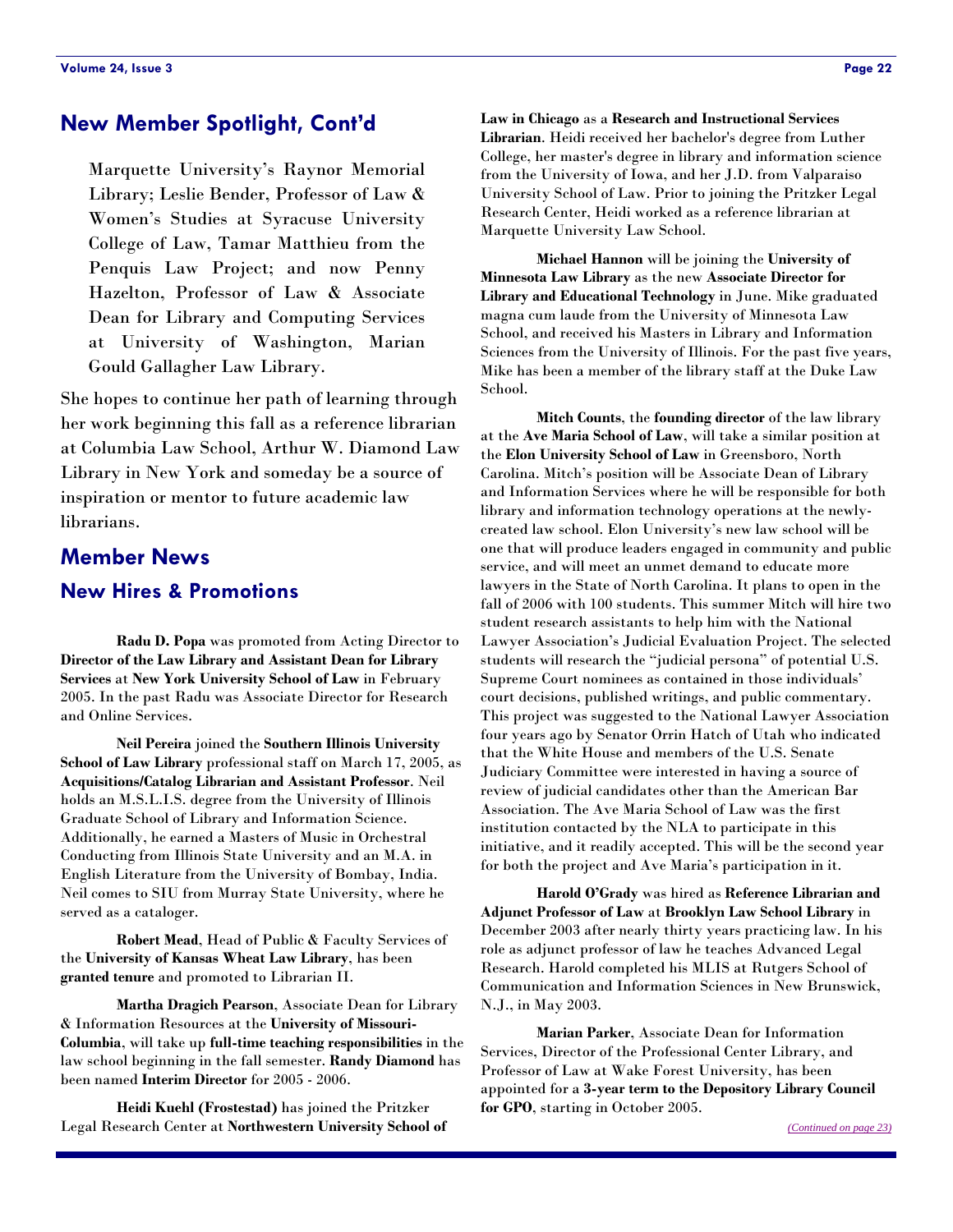# <span id="page-22-0"></span>**Member News, Cont'd**

**Boston University's Pappas Law Library** is pleased to welcome two additions to its staff. **Stephen M. Donweber** is the new **Reference and Electronic Services Librarian**. He recently earned an MLIS at Rutgers University's School of Communication, Information, and Library Science and previously held a JD from Villanova University. Steve was the reference librarian intern at University of Pennsylvania's Van Pelt Library from January 2004 until March 2005. **Teresa Gallego O'Rourke** is the new **Reference and International Law Librarian**. Terri earned her M.L.S. from Simmons College Graduate School of Library and Information Science and her J.D. from Villanova University. She was a temporary reference librarian at the Harvard Law Library from August 2004 until April 2005.

**Stefanie Pearlman** joined the **University of Nebraska Schmid Law Library Faculty** in September 2003 as an **Assistant Professor and Reference Librarian**. She received a B.A. in Social Sciences from Hofstra University in New York, a J.D. from Washington University in St. Louis, and her M.A. in Information Resources and Library Science from the University of Arizona. Stefanie was admitted to the practice of law in Missouri and practiced criminal law for over six years before leaving to attend library school. Her main areas of interest are animal law and criminal law.

#### **Retirements**

From **Virginia Kelsh**, Law Librarian & Professor, University of San Francisco

I will retire on June 30th with emeritus status after 22 years as **Law Librarian & Professor at the University of San Francisco** and 37 years as a librarian. It has been a wonderful career and I don't think if it as "retiring" but "re-treading." I will move to Palm Desert where I own a condo on the golf course at Chaparral Country Club. I hope to widen my horizons taking courses at the College of the Desert or in a life long learning program; engaging in volunteer, consulting, or part-time work; and getting in shape with pool aerobics! I have already joined the Retired Directors listserv so hope to stay in touch with my former colleagues and academic law library news. I plan to keep my current e-address [kelsh@usfca.edu], at least for a while, so if anyone makes it out to a meeting or for vacation in the Palm Springs/Palm Desert area in southern California, let me know! Thank you for your wonderful sharing of expertise all these years so that each of us did not have to re-invent the wheel every time a challenge arose. You are a caring, talented, service-oriented group of professionals and I am grateful to have experienced my law library

career in your company! Watch for postings about the Law Librarian position at USF - the next director will inherit a new, spacious law library facility, an excellent staff, and a dynamic law faculty and student body.

## **Articles and Chapters**

**Martha Dragich Pearson**, *Citation of Unpublished Opinions as Precedent*, 55 Hastings L. J. 1235 (2004).

**Chenglin Liu**, *Regulating SARS In China; Law as an Antidote?*, 4 Wash. U. Global Stud. L. Rev. 81 (2005), [available at http://law.wustl.edu/Publications/WUGSLR/](http://law.wustl.edu/Publications/WUGSLR/Issues/Volume4_1/toc.html) Issues/Volume4\_1/toc.html.

**Chenglin Liu**, *Research Guide on the Trading Systems in the Asian-Pacific Region: APEC, ASEAN and their Members*, [Globalex, April 2005, at www.nyulawglobal.org/globalex/](http://www.nyulawglobal.org/globalex/APEC_ASEAN.htm) APEC\_ASEAN.htm.

**Susan Nevelow Mart**, *Protecting the Lady From Toledo: Post-USA PATRIOT Act Electronic Surveillance at the Library*, [96 Law Libr. J. 449 \(2004\), available at www.aallnet.org/](http://www.aallnet.org/products/2004-27.pdf) products/2004-27.pdf. **Law Library Journal Article of the Year Award Winner.**

**Radu D. Popa**, *International Law and International Organizations*, *in* Roaming the Virtual Law Library: A Guide to Online Sources for Legal Researchers 161 (Joan Liu & Liying Yu eds., 2004).

**Radu D. Popa**, *Online Sources for Foreign Law*, *in* Roaming the Virtual Law Library: A Guide to Online Sources for Legal Researchers 145 (Joan Liu & Liying Yu eds., 2004).

**Leah Sandwell-Weiss**, *A Look at the USA PATRIOT Act Today: Recent Proposed Legislation to Affect Anti-Terrorism and Individual Rights*, 8 AALL Spectrum 10 (July 2004), [available at www.aallnet.org/products/pub\\_sp0407/](http://www.aallnet.org/products/pub_sp0407/pub_sp0407_PATRIOT.pdf) pub\_sp0407\_PATRIOT.pdf. **Spectrum Article of the Year Award Winner.**

Jeanne M. Woods & **James M. Donovan**, *"Anticipatory Self-Defense" and Other Stories*, 14 Kan. J.L. & Pub. Pol'y 487 (2005).

# **Bibliographies**

The **American Bar Association China Law Committee** recently published two China Law bibliographies prepared by **Kara Phillips**, Collection Development/Associate Executive Librarian, Seattle University Law Library:

• **Kara Phillips**, *Web-Based Research Guides on PRC Legal [\(Continued on page 24\)](#page-23-0)*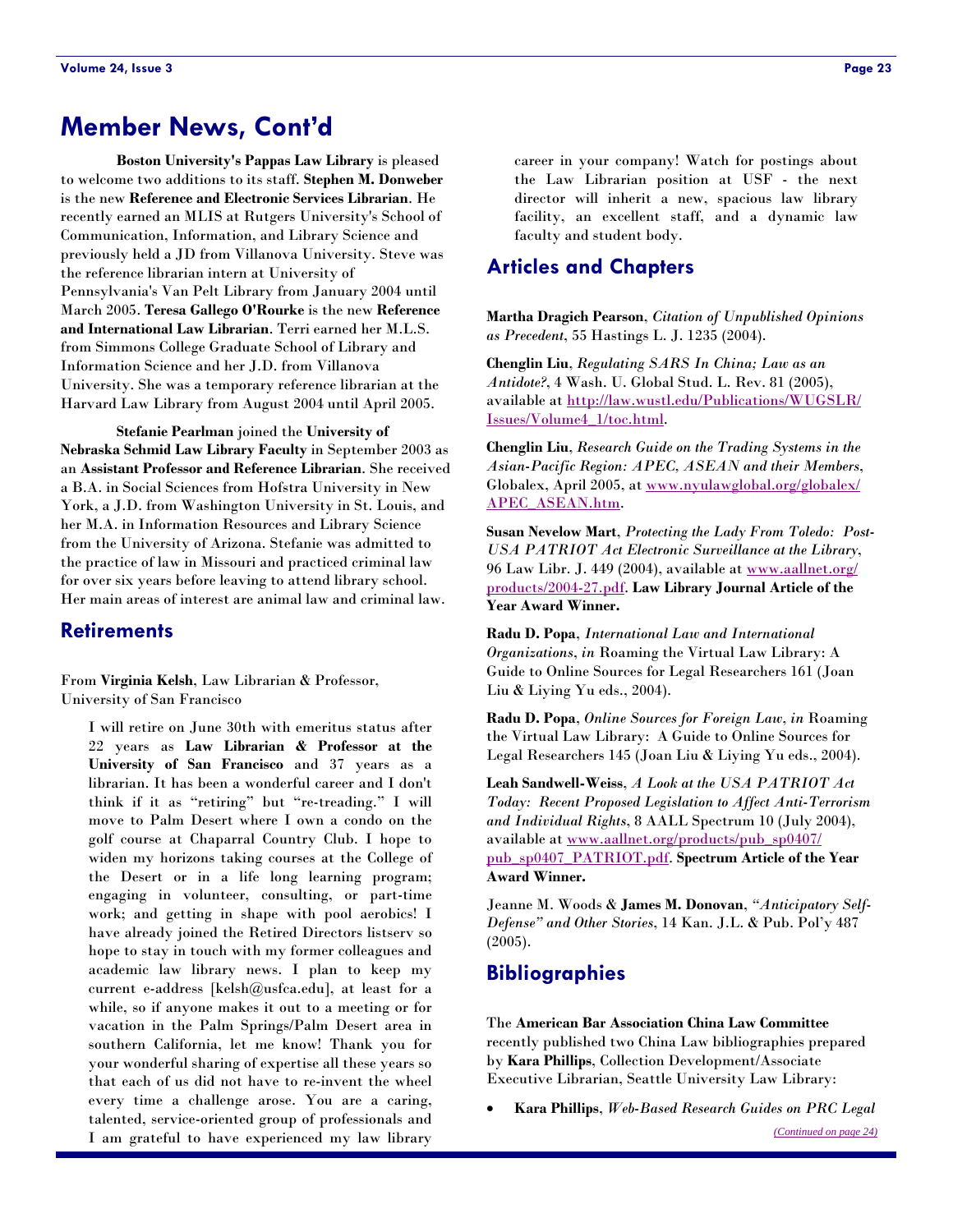# <span id="page-23-0"></span>**Member News, Cont'd**

*and Business Resources*, at www.abanet.org/intlaw/ [committees/regional\\_comparative/china/](http://www.abanet.org/intlaw/committees/regional_comparative/china/bibliography.shtml) bibliography.shtml.

• **Kara Phillips**, *Selected Books and Journal Articles in English on Chinese Law: The 2004 Year in Review*, at www.abanet.org/intlaw/committees/ [regional\\_comparative/china/chinabibaba.doc.](http://www.abanet.org/intlaw/committees/regional_comparative/china/chinabibaba.doc) 

# **Presentations and Seminars**

**Tent City**: During the month of February 2005, Seattle University hosted Tent City 3, the temporary encampment that provides shelter, support and safety to approximately 100 homeless women and men [\(www.seattleu.edu/tentcity/\)](http://www.seattleu.edu/tentcity/). Reference Librarian **Kelly Kunsch** teamed with Ahoua Kone of the Seattle University School of Law Access to Justice Institute [\(www.law.seattleu.edu/accesstojustice](http://www.law.seattleu.edu/accesstojustice)) to help residents of Tent City locate unclaimed property. Several tent city residents filled out request forms and ultimately, more than five state databases were searched, an Indian tribe was contacted, and information on requesting property from the military and the Internal Revenue Service was made available to residents.

 On March 16th, Executive Law Librarian **Kristin Cheney** and Reference Librarian **Kerry Fitz-Gerald** spoke at a half-day continuing education seminar sponsored by the **Institute for Paralegal Education**. In keeping with the seminar theme of "Premier Legal Research and Technology Strategies," Kristin Cheney guided the attendees through the process of distilling an attorney request into a focused research question, highlighting methods of crafting successful and efficient strategies for conducting legal research. Kerry Fitz-Gerald covered essential techniques for Lexis and Westlaw, and then introduced a variety of free Web sources for legal research. The presentations were very well received, with several attendees expressing their eagerness to put these new techniques into practice. Kerry Fit-Gerald also recently presented at an NBI CLE on the topic of Advanced Internet Strategies for the Washington Legal Professional.

 Librarians **Kerry Fitz-Gerald**, **Stephanie Wilson**, and **Barbara Swatt** shared our experience in creating exhibits and displays at the **Online Northwest Conference** in Corvallis (January 2005) and at the **ACRL National Conference** in Minneapolis (April 2005). The presentations on "Using Technology to Bring Exhibits to Life" discussed the process of assembling complementary online and physical exhibits for various library constituents and covered design, copyright, implementation, and display issues encountered in creating the exhibits. The presentation focused on the exhibits that the library created to complement the continuing legal education programs "From Brown to Grutter: Racial Integration and the Law in the Northwest" and "The New Family Law: Legal Implications of Same-Sex Marriage" held at the law school. For an example, view the Library's *Marriage for Same-Sex Couples* online exhibit by [visiting our research portal at: www.law.seattleu.edu/library/](http://www.law.seattleu.edu/library/research) research.

**Please send future submissions for the** *ALL-SIS Member News Column* **to Beth Adelman, [eadelman@gsu.edu](mailto:eadelman@gsu.edu).** 

# **Celebrate National Library Week With Law School Specific READ Posters**

Kristin A. Cheney Seattle University Law Library Executive Law Librarian



Every year Seattle University Law Library celebrates National Library Week in much the same way as do many other law school libraries (e.g., "History of Libraries" exhibit, candy and free earplugs, fine amnesty, online crossword and other

information-related puzzles, etc.). Although our faculty, staff and students all seemed to enjoy this year's activities and offerings, by far the most popular event was the unveiling of the law school "celebrity" READ poster exhibit. Modeled after the American Library Association's ( ALA) celebrity READ posters, our four posters each featured a faculty member holding a book which they had chosen as one which held special significance to them. These 22" x 40" foam core posters were created using the ALA's READ CD, as well as Photoshop and Freehand software. The posters were part of a multi-panel display which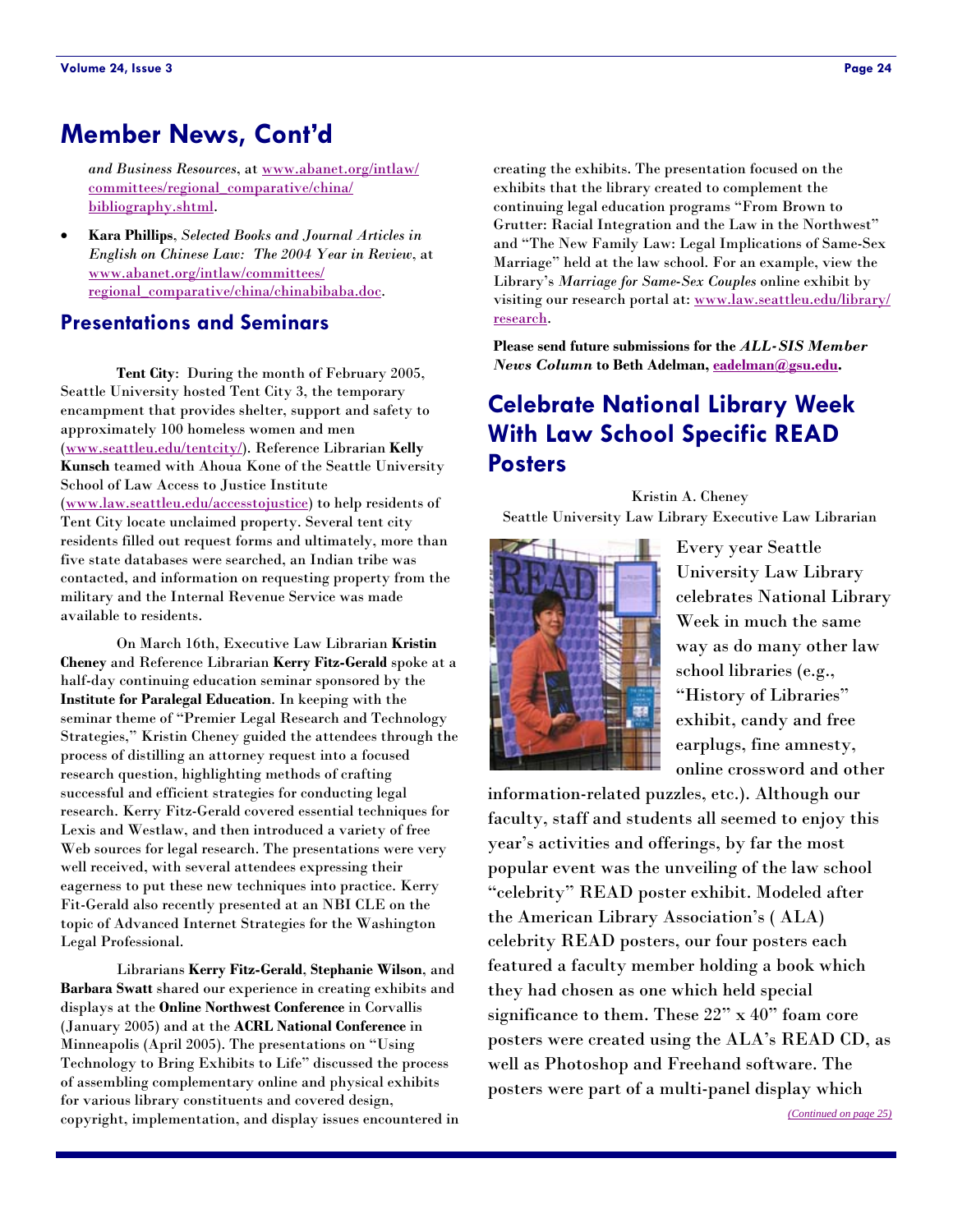# <span id="page-24-0"></span>**Law School Specific READ Posters, Cont'd**

also showcased the selected books with excerpts explaining why the book was chosen. Each participating faculty member received an 11" x 20" laminated version of their poster, along with a set of in-house created bookmarks featuring our celebrity faculty.

 In addition to promoting National Library Week, the READ poster exhibit also generated increased faculty interest in library activities. Faculty that rarely visit the library came over specifically to view their colleagues' posters, with many expressing interest to serve as future poster participants.

 For more information on this project, take a look at our April newsletter, www.law.seattleu.edu/information/ [newsletter/2005April/?mode=flash.](http://www.law.seattleu.edu/information/newsletter/2005April/?mode=flash) 

approached her first year as secretary-treasurer with zeal, Michael Slinger who is enthusiastically readying himself to assume the Chair, and Suzanne Thorpe who this past semester has been diligently conducting ALL-SIS business from Uppsala, Sweden. We welcome Carol Bredemeyer who will take Suzanne Thorpe's place as Member at Large, and Suzanne Thorpe as our incoming Vice Chair/ Chair Elect.

 I hope you make time to relax and have fun this summer, and I look forward to seeing you in San Antonio.

Sincerely,

Carole L. Hinchcliff ALL-SIS Chair

#### **Message from the Chair, Cont'd**

workshops, roundtables or other ALL-SIS sponsored events that should be part of the 2006 AALL Annual Meeting in St. Louis, please take a look at the [Call for Annual Meeting Program Ideas article](#page-10-0) in this newsletter and contact a member of the Program Committee.

 I encourage you to complete the ALL-SIS [Committee Assignment Request Form](#page-26-0) in this newsletter. Michael Slinger is in the process of forming the committees for 2005 - 2006, and he will be delighted to hear from you. If you have ideas for any other ALL-SIS activities or projects, feel free to contact Michael or another ALL-SIS Board member with your proposal. The ALL-SIS Executive Board is ready to make your great ideas happen.

 I owe my heartfelt thanks to the ALL-SIS Executive Board for 2004 - 2005: Sally Wise as immediate past chair provided a wealth of insights at all the rights times, Susan Lewis-Somers who

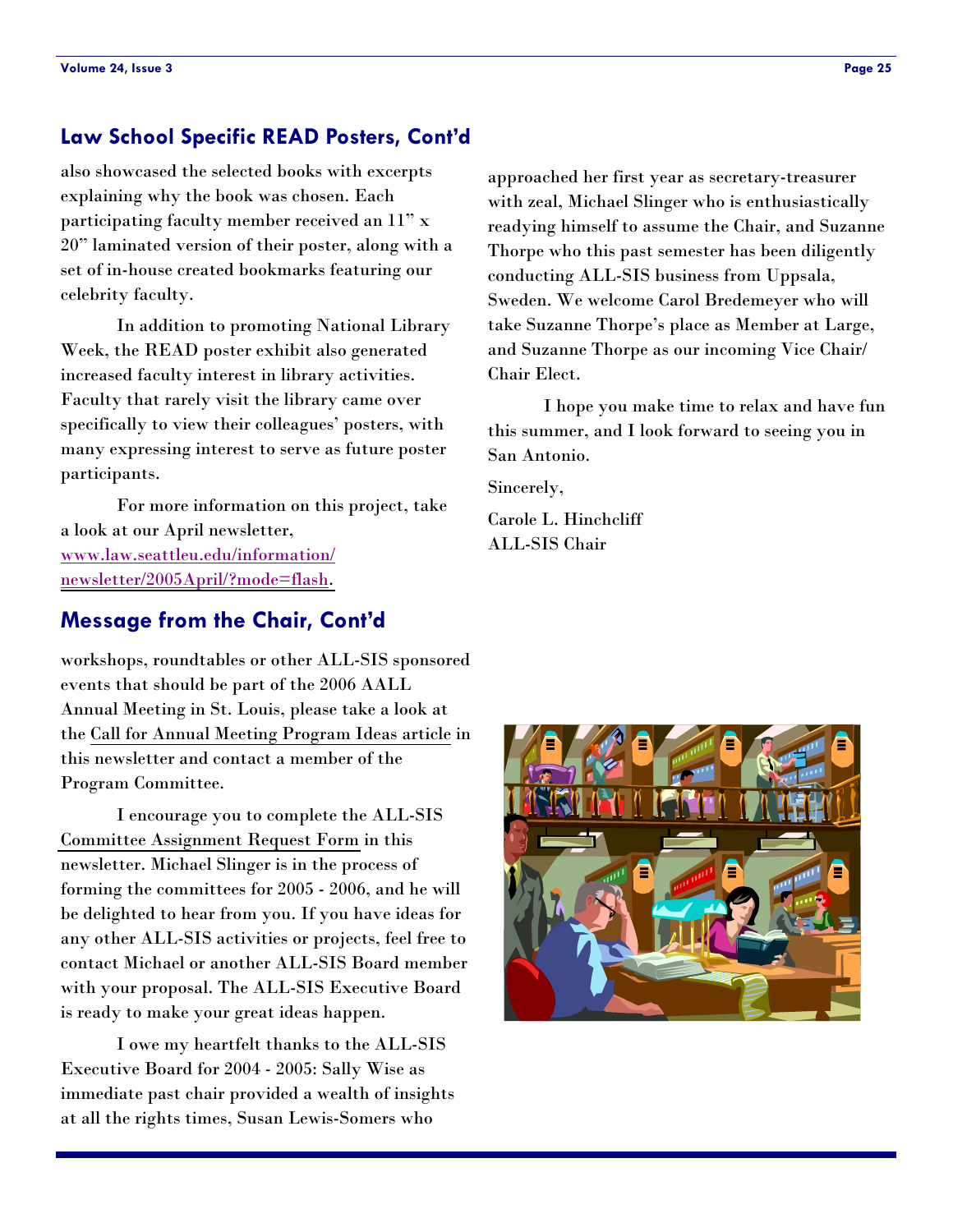#### **ACADEMIC LAW LIBRARIES–SPECIAL INTEREST SECTION AMERICAN ASSOCIATION OF LAW LIBRARIES**

Leah Sandwell-Weiss, Editor Reference Librarian, Law Library James E. Rogers College of Law P.O. Box 210176 Tucson AZ 85721-0176 Phone: 520-621-3140 Fax: 520-621-3138 [leah.sandwell-weiss@law.arizona.edu](mailto:leah.sandwell-weiss@law.arizona.edu)

# **ALL-SIS Officers**

| Carole L. Hinchcliff, Chair                      | hincliff.1@osu.edu              |
|--------------------------------------------------|---------------------------------|
| Michael Slinger, Vice-<br>President/Chair-Elect  | michael.slinger@law.csuohio.edu |
| Sally Wise, Past President                       | swise@law.miami.edu             |
| Susan Lewis-Somers.<br>Secretary/Treasurer       | slewis@wcl.american.edu         |
| Suzanne Thorpe, Executive<br><b>Board Member</b> | s-thor@tc.umn.edu               |

# **The ALL-SIS Discussion Group**

The ALL-SIS discussion group, aka mailing list, is used for official ALL-SIS announcements, news from AALL, and discussion of topics of interest to our members. If you're a member of ALL-SIS, you should be automatically subscribed! To send a message to the list, address the message to [all-sis@aallnet.org](mailto:all-sis@aallnet.org)*.*  Please direct any questions to [the forum moderator at owner](mailto:ownerall-sis@aallnet.org)all-sis@aallnet.org*.* For more information, see *ALL-SIS Discussion Group Instructions*, 23 ALL-SIS Newsletter 18 (Summer 2004), available at [www.aallnet.org/sis/allsis/23\\_3/](http://www.aallnet.org/sis/allsis/23_3/Discussiongroup.htm) Discussiongroup.htm.

# **ALL-SIS on the Web**

ALL-SIS is on the web! Visit the ALL-SIS Home Page at [www.aallnet.org/sis/allsis/.](http://www.aallnet.org/sis/allsis/) Electronic versions of *The ALL-SIS Newsletter* are available on our website, as well as other vital information.

# **Newsletter Information & Deadlines for 2005 - 2006 Academic Year**

Please submit all articles and announcements to the ALL-SIS Newsletter Editor. Are you working on any interesting special projects? Have you attended a meeting and learned something you want to share with colleagues? Do you just

#### **General Information**

**ALL-SIS was established in 1979 to promote interest in and to address Issues of common concern to those employed in academic law libraries. The SIS serves as the umbrella organization for all interests--administration, collection development, consortia, directors, fees for service, interlibrary loan, public services, technical services, middle management, etc.** 

**ALL-SIS provides opportunities for all librarians to contribute to the overall betterment of the entire academic law community. ALL-SIS has grown to more than 800 members and is the second largest SIS in AALL. Our members come from all aspects of academic law librarianship. Because of the SIS's broad coverage and subtopic focus, all those working in academic law libraries can benefit from membership and are encouraged to join.** 

> want to rant and rave about some problems related to academic law librarianship? If you answered "yes" to any of these questions, please send your thoughts. Any format, printed, faxed, or e-mailed will do, but it would be easiest for Newsletter production if the article is sent either as an attached text or word processing file or as the body of an e-mail. The **deadlines** for the coming year's issues will be set this summer & posted on the ALL-SIS Newsletter page.

Thank you for your contributions and for your consideration.